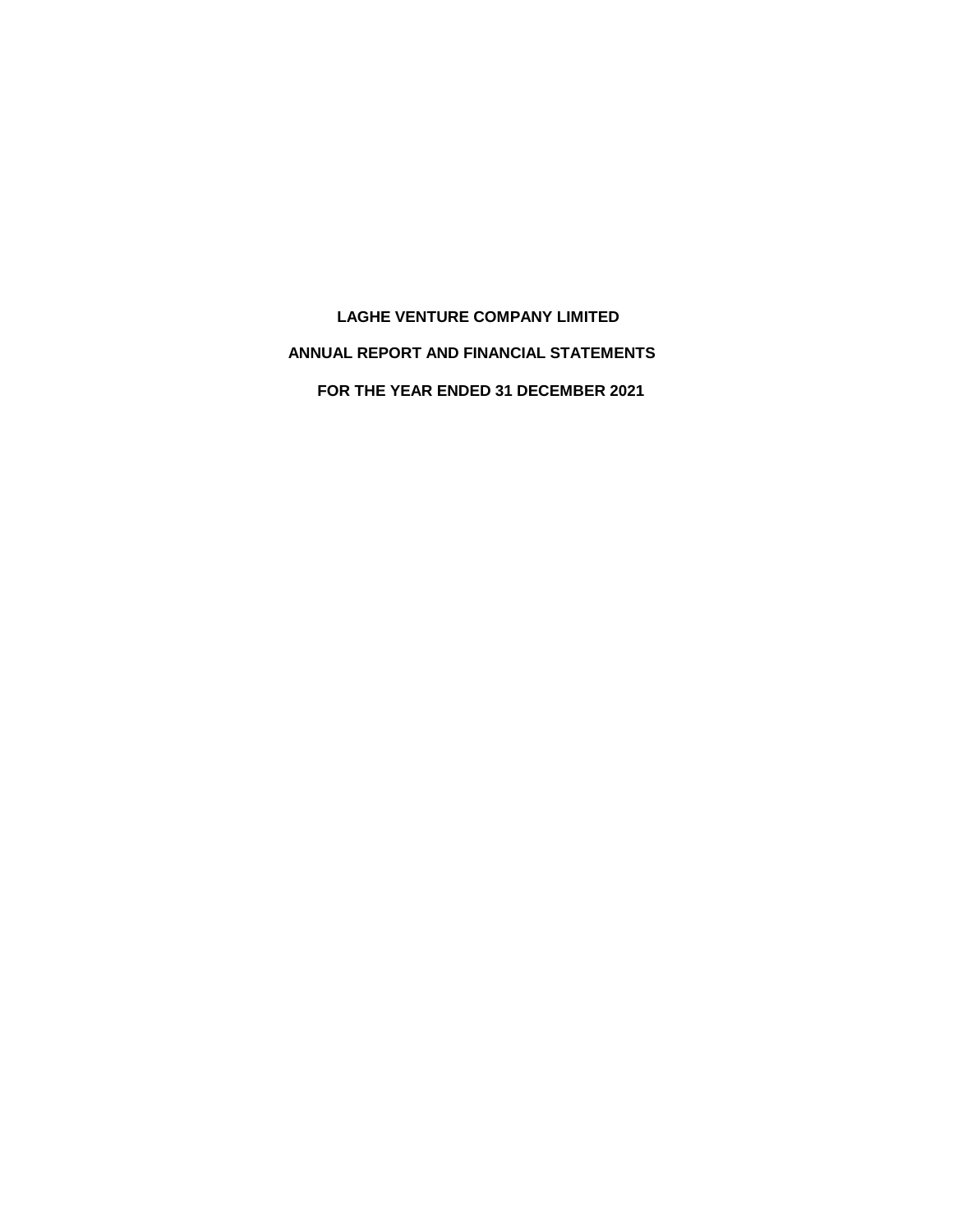| <b>CONTENTS</b>                                                                | <b>PAGE</b>    |
|--------------------------------------------------------------------------------|----------------|
| Company information                                                            | 1              |
| Report of the directors                                                        | $2 - 4$        |
| Statement of directors' responsibilities                                       | 5              |
| Declaration of the head of finance/accounting                                  | $6\phantom{1}$ |
| Report of the independent auditor                                              | $7 - 9$        |
| Financial statements:                                                          |                |
| Statement of comprehensive income                                              | 10             |
| Statement of financial position                                                | 11             |
| Statement of changes in equity                                                 | 12             |
| Statement of cash flows                                                        | 13             |
| Significant accounting policies                                                | $14 - 18$      |
| Notes to the financial statements                                              | $19 - 25$      |
| The following pages do not form an integral part of these financial statements |                |
| Schedule of expenses                                                           | $26 - 27$      |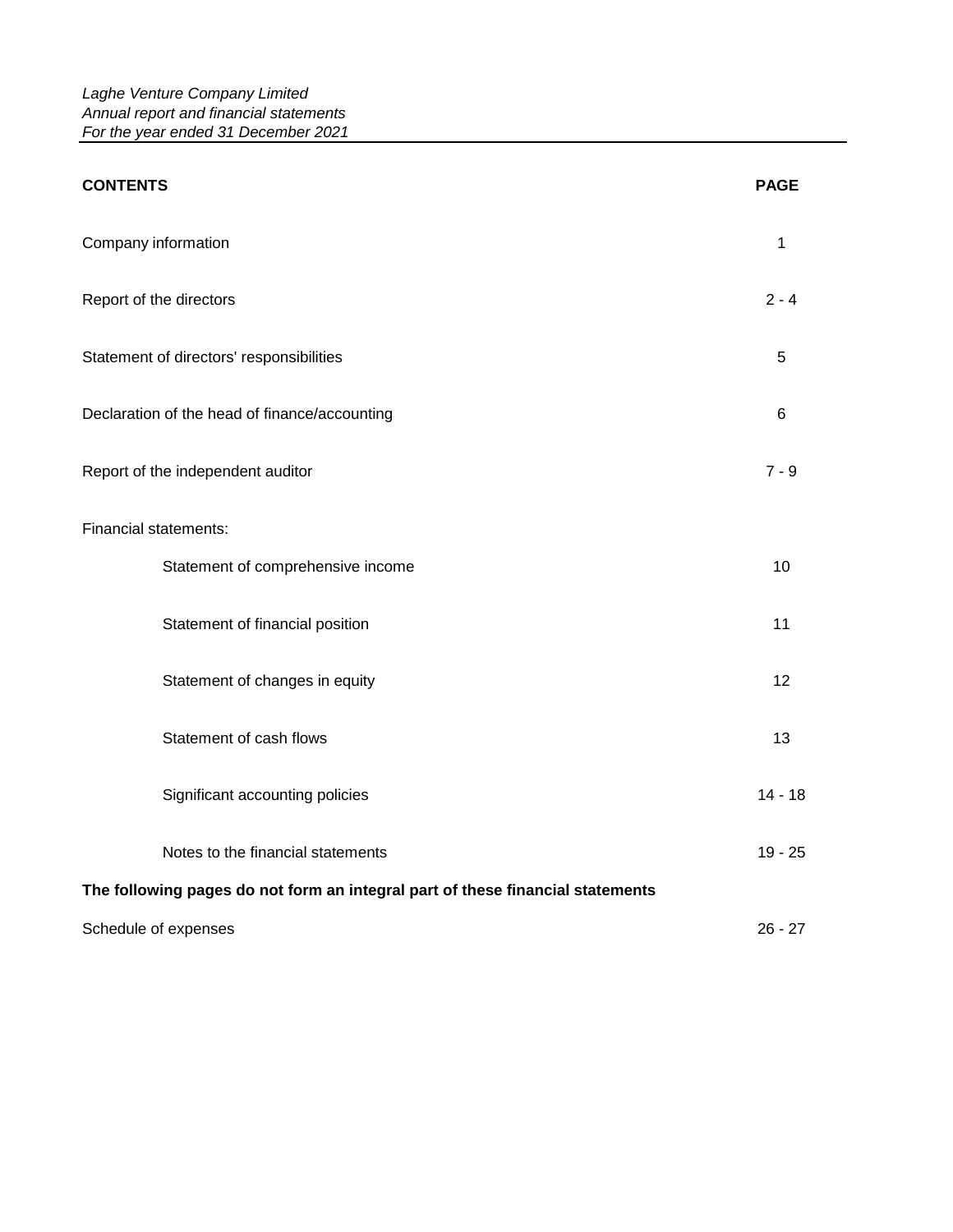# **COMPANY INFORMATION**

| <b>BOARD OF DIRECTORS</b>                                          | : Anna Florence Godwin Kajiba<br>: Ashish Srivastava<br>: Shaileshkumar Sanghrajka<br>: Milind Bhalchandra Deshmukh<br>: Kishor Bhanudas Bhomale           |
|--------------------------------------------------------------------|------------------------------------------------------------------------------------------------------------------------------------------------------------|
| <b>REGISTERED OFFICE AND</b><br><b>PRINCIPAL PLACE OF BUSINESS</b> | : Plot no. 354<br>India/Bridge street, Makunganya road<br>P.O. Box 33031<br>Dar es Salaam<br>Tanzania.                                                     |
| <b>INDEPENDENT AUDITOR</b>                                         | : Nexia SJ Tanzania<br><b>Certified Public Accountants</b><br>1st Floor, Oyster Plaza, Haile Selassie Road<br>P.O. Box 12729<br>Dar es Salaam<br>Tanzania. |
| <b>COMPANY SECRETARY</b>                                           | : Paschal Rwiza Kamala<br>2nd Floor, Raha Towers<br>Maktaba Street, Bibi Titi Mohamed Road<br>P.O. Box 11104<br>Dar es Salaam<br>Tanzania                  |
| <b>PRINCIPAL BANKERS</b>                                           | : Stanbic Bank Tanzania Limited<br>P.O. Box 72647<br>Dar es Salaam<br>Tanzania                                                                             |
|                                                                    | : First National Bank Tanzania Limited<br>P.O. Box 72290<br>Dar es Salaam<br>Tanzania                                                                      |
|                                                                    | : Diamond Trust Bank Tanzania Limited<br>P.O. Box 115<br>Dar es Salaam<br>Tanzania                                                                         |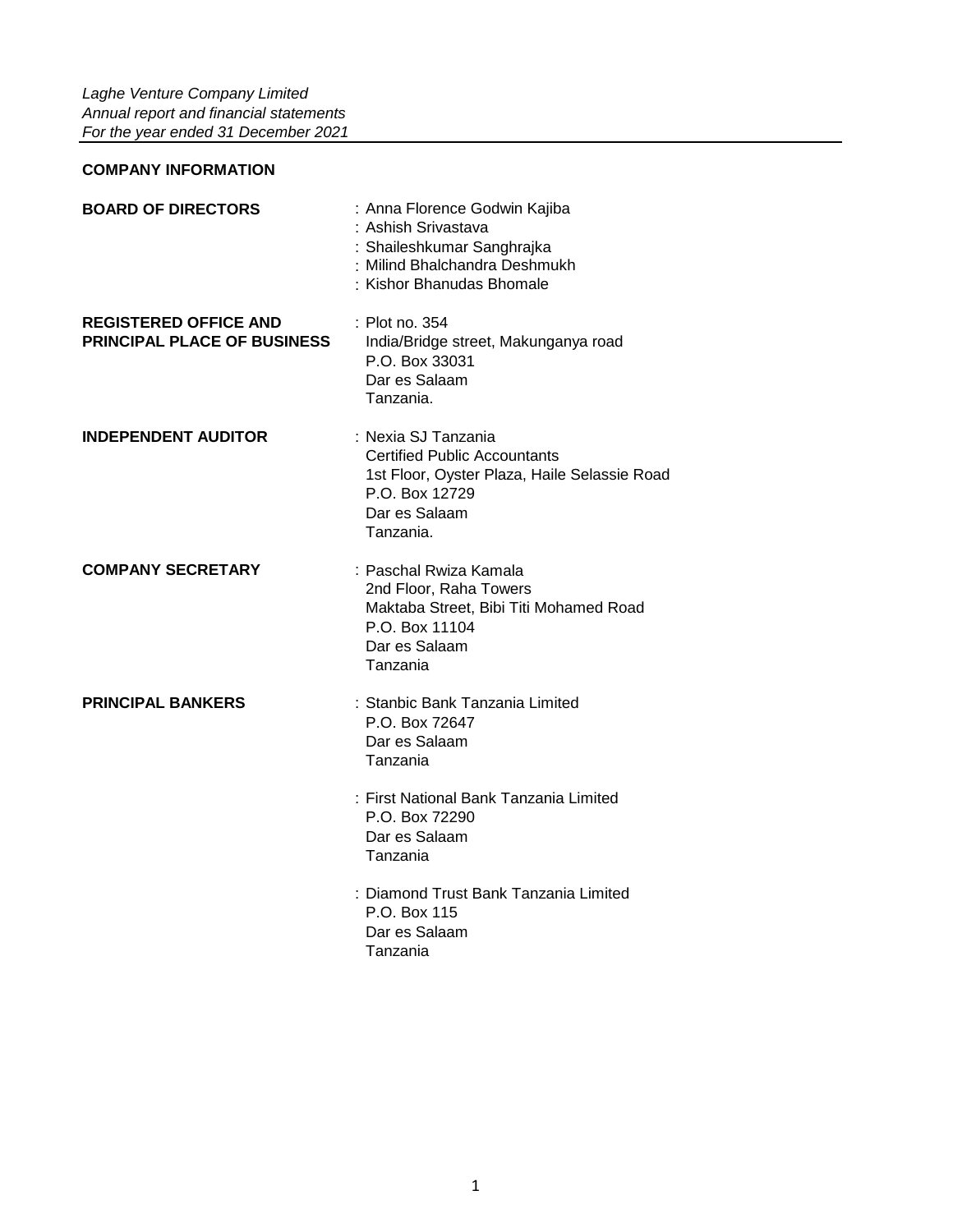# **REPORT OF THE DIRECTORS**

The Directors submit their report and the audited financial statements for the year ended 31 December 2021, which disclose the state of affairs of the company.

## **INCORPORATION**

Laghe Venture Company Limited was incorporated on 26th August 2016 under the Companies Act 2002 as Private Company limited by shares with certificate of incorporation number 128997.

# **PRINCIPAL ACTIVITIES**

The principal activities of the Company is to import and distribute explosives and related accessories to the mining and quarrying industry.

# **COMPOSITION OF THE BOARD OF DIRECTORS**

The directors who held the office during the year and at the date of this report are shown below:

| <b>Name</b>                 | Aae |                 |           | Position Nationality Date of appointment Date of termination |                                        |
|-----------------------------|-----|-----------------|-----------|--------------------------------------------------------------|----------------------------------------|
| Anna Florence Godwin Kajiba | 63  | Director        | Tanzanian | 26th July 2016                                               |                                        |
| Ashish Srivastava           | 58  | Director        | Indian    | 13th September 2021                                          |                                        |
| Shaileshkumar Sanghrajka    | 64  | Director Kenyan |           | 5th September 2019                                           |                                        |
| Milind Bhalchandra Deshmukh | 56  | Director        | Indian    | 5th September 2019                                           |                                        |
| Kishor Bhanudas Bhomale     | 42  | Director        | Indian    | 5th September 2019                                           |                                        |
| Menon Suresh                | 61  | <b>Director</b> | Indian    |                                                              | 5th September 2019 13th September 2021 |

In accordance with the company's Articles of Association, no director is due for retirement by rotation.

| <b>RESULTS</b>      | 2021<br><b>TShs '000</b> | 2020<br>TShs '000 |
|---------------------|--------------------------|-------------------|
| Profit before tax   | 1,176,269                | 876,259           |
| Tax charge          | (352, 881)               | (245, 892)        |
| Profit for the year | 823,388                  | 630,367           |

## **CORPORATE GOVERNANCE**

The Board of Laghe Venture Company Limited consists of 5 directors of which only 1 director hold executive position in the company. The Board takes overall responsibility for the company, including responsibility for identifying key risk areas, considering and monitoring significant investment decisions, considering significant financial matters, and reviewing the perfomance of management business plans and budgets. The Board is also responsible for ensuring that a comprehensive system of internal control policies and procedures is operative, for compliance with sound corporate governance principles.

The Company is committed to the principles of effective corporate governance. The Directors also recognize the importance of integrity, transparency and accountability to ensure high standards of corporate governance throughout the company.

# **SHARE CAPITAL**

The authorised share capital of the Company is Tanzanian Shillings 500,000,000 divided into 500,000 ordinary shares of Tanzanian Shillings 1,000 each. The issued and fully paid up share capital of the company is TShs 16,002,000.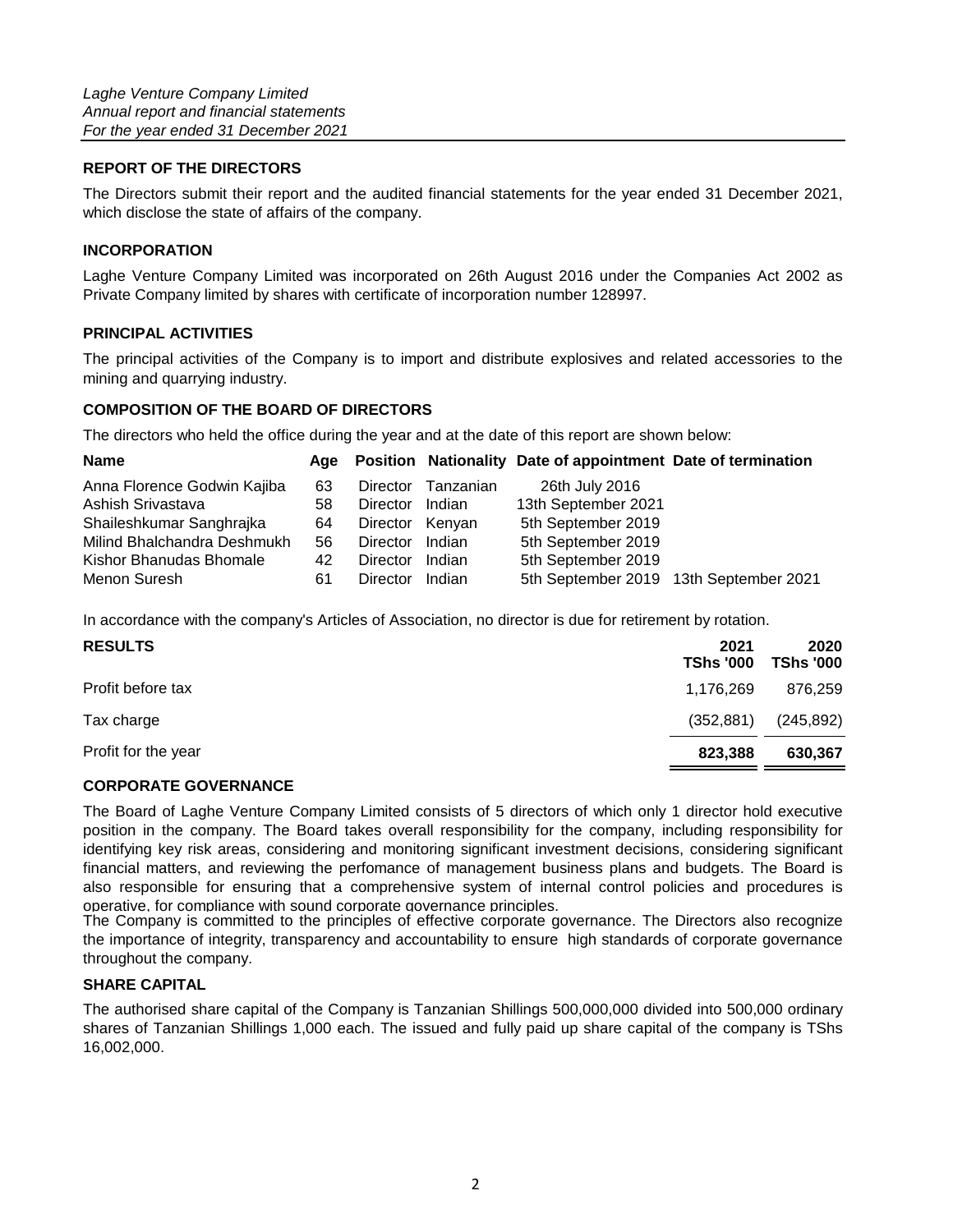# **REPORT OF THE DIRECTORS (CONTINUED)**

# **SHAREHOLDERS**

The shareholders of the company with their respective shareholdings is as follows:

| share<br>holding<br>2021<br>% | share<br>holding<br>2020<br>% | No of shares<br>held<br>2021<br><b>Tshs '000</b> | No of<br>shares<br>held<br>Tshs '000 |
|-------------------------------|-------------------------------|--------------------------------------------------|--------------------------------------|
| 20.00%                        | 20.00%                        | 3,200                                            | 3,200                                |
| 54.99%                        | 54.99%                        | 8,800                                            | 8,800                                |
| 24.99%                        | 24.99%                        | 4,000                                            | 4,000                                |
| 0.01%                         | 0.01%                         |                                                  |                                      |
| 0.01%                         | 0.01%                         |                                                  |                                      |
| 100%                          | 100%                          | 16,002                                           | 16,002                               |
|                               |                               |                                                  |                                      |

\*Also a Director of the company

# **DIVIDEND**

The directors does not recommend the declaration of a dividend for the year. (2020 : NIL)

# **RISK MANAGEMENT AND INTERNAL CONTROL**

The board accepts final responsibility for the risk management and internal control systems of the Company. It is the task of management to ensure that adequate internal financial and operational control systems are developed and maintained on an ongoing basis in order to provide reasonable assurance

- The effectiveness and efficiency of operations;
- The safeguarding of the company's assets;
- Compliance with applicable laws and regulations;
- The reliability of accounting records;
- Business sustainability under normal as well as adverse conditions; and
- Responsible behaviours towards all stakeholders.

The efficiency of any internal control system is dependent on the strict observance of prescribed measures. There is always a risk of non-compliance of such measures by staff. Whilst no system of internal control can provide absolute assurance against misstatement or losses, the company's system is designed to provide the board with reasonable assurance that the procedures in place are operating effectively.

The Board assessed the internal control systems throughout the financial year ended 31 December 2021 and is of the opinion that they met the accepted criteria.

# **SOLVENCY**

The Board of directors confirms that applicable accounting standards have been followed and that the financial statements have been prepared on a going concern basis. The Board of directors has reasonable expectation that Laghe Venture Company Limited has adequate resources to continue in operational existence for the foreseeable future.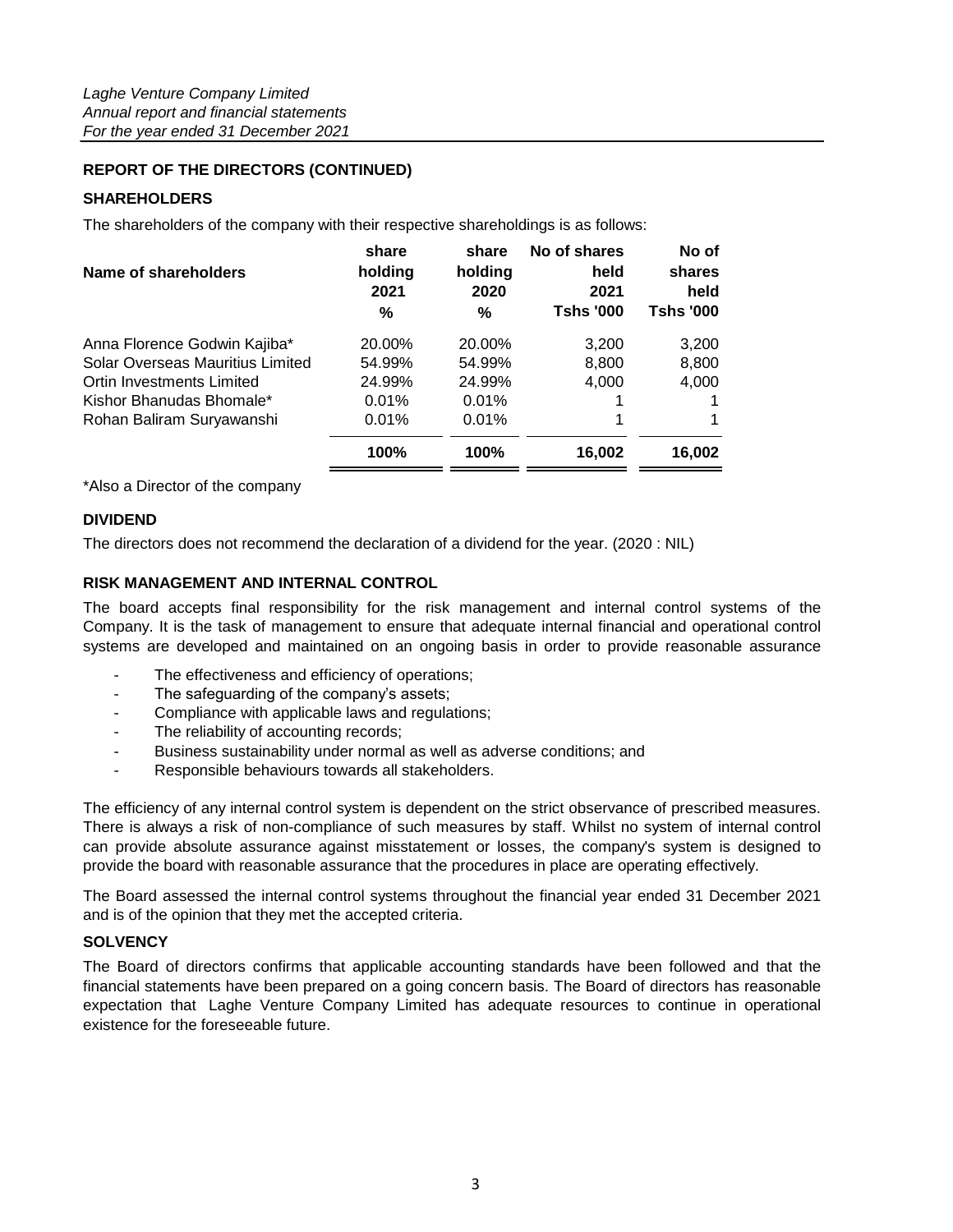# **REPORT OF THE DIRECTORS (CONTINUED)**

# **EMPLOYEES' WELFARE**

## **Management and Employees' Relationship**

The Company is an equal opportunity employer. It gives equal access to employment opportunities and ensures that the best available person is appointed to any given position free from discrimination of any kind and without regard to factors like gender, marital status, tribes, religion and disability which does not impair ability to discharge duties.

# **Training facilities**

Laghe Venture Company Limited believes in building the capacity of its staff so as to enable the staff members to be more effective in executing his/her work. The company shall endeavor, where relevant, applicable and where funding is available to engage its regular contracted staff in short term training involving courses, workshops, seminars and exchange visits.

## **Heath and safety**

The Company ensures a safe working environment for all employees and contractors by providing adequate and proper personal protective equipment, training and supervision as necessary.

# **Persons with disabilities**

Applications for employment by disabled persons are always considered, bearing in mind the aptitudes of the applicant concerned. In the event of members of staff becoming disabled, every effort is made to ensure that their employment with the Company continues and appropriate training is arranged. It is the policy of the Company that training, career development and promotion of disabled persons should, as far as possible, be identical to that of other employees.

## **Financial assistance to staff**

Salary advances may be provided to employees depending on the assessment of and discretion of management as to the need and circumstances.

# **Employees benefit plan**

The Company pay contributions to a publicly administered pension plan (NSSF) on a mandatory basis which qualifies to be a defined contribution plan.

## **Gender parity**

As at 31 December 2021, the company had 5 male employees (2020:3).

# **RELATED PARTY TRANSACTIONS**

Details of transactions and balances with related parties are included in Note 15 of this financial statements.

# **INDEPENDENT AUDITOR**

Nexia SJ Tanzania have expressed their willingness to continue in office in accordance with Section 170 of the Companies Act 2002 and are eligible for re-appointment. A resolution proposing the re-appointment as auditor of the company for the year ended 31 December 2022 will be tabled in the Annual General Meeting.

# **BY ORDER OF THE BOARD**

Neshmmmmle

**Mr. Milind Balachandra Deshmukh Director Director**

**Mr. Shaileshkumar Sanghrajka**

**2022 2022**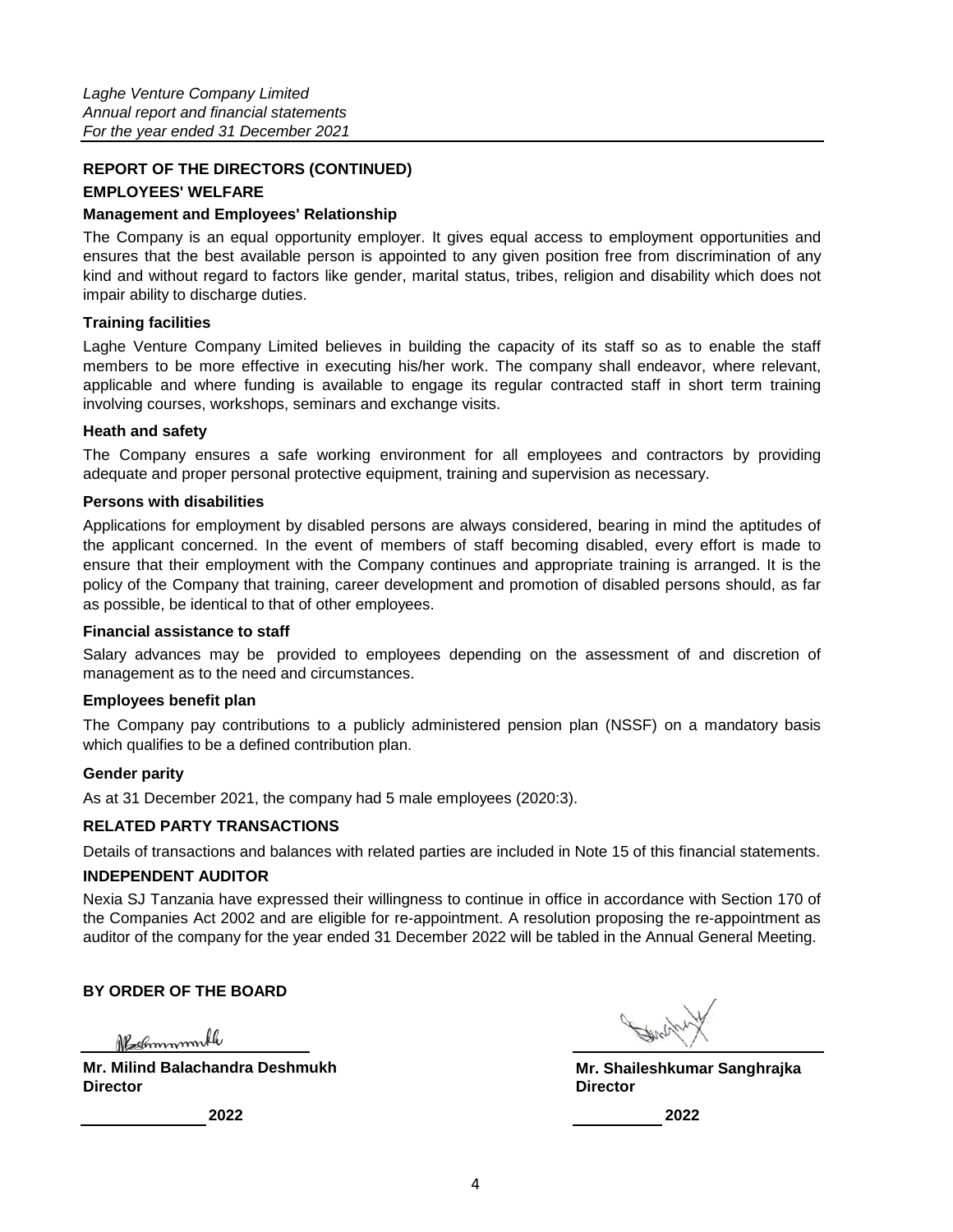# **STATEMENT OF DIRECTORS' RESPONSIBILITIES**

The Directors are required in terms of the Tanzania Companies Act of 2002 to maintain adequate accounting records and are responsible for the content and integrity of the financial statements and related financial information included in this report. It is their responsibility to ensure that the financial statements fairly present the state of affairs of the company as at the end of the financial year and the results of its operations and cash flows for the year then ended, in conformity with International Financial Reporting Standards for Small and Medium Sized Entities (IFRS for SME's) and the requirements of the Tanzania Companies Act of 2002. The external auditors are engaged to express an independent opinion on the financial statements.

The financial statements are prepared in accordance with International Financial Reporting Standards for Small and Medium Sized Entities (IFRS for SME's) and the requirements of the Tanzania Companies Act of 2002, and are based upon appropriate accounting policies consistently applied and supported by reasonable and prudent judgments and estimates.

The Directors acknowledge that they are ultimately responsible for the system of internal financial control established by the company and place considerable importance on maintaining a strong control environment. To enable the directors to meet these responsibilities, the board sets standards for internal control aimed at reducing the risk of error or loss in a cost effective manner. The standards include the proper delegation of responsibilities within a clearly defined framework, effective accounting procedures and adequate segregation of duties to ensure an acceptable level of risk. These controls are monitored throughout the company and all employees are required to maintain the highest ethical standards in ensuring the company's business is conducted in a manner that in all reasonable circumstances is above reproach. The focus of risk management in the company is on identifying, assessing, managing and monitoring all known forms of risk across the company. While operating risk cannot be fully eliminated, the company endeavors to minimize it by ensuring that appropriate infrastructure, controls, systems and ethical behavior are applied and managed within predetermined procedures and constraints.

The Directors acknowledge that they are responsible for establishing appropriate policies and procedures to prevent non - compliance with laws and regulation (NOCLAR), including whistleblowing procedures as a necessary part of good internal governance

The Directors are of the opinion, based on the information and explanations given by management, that the system of internal control provides reasonable assurance that the financial records may be relied on for the preparation of the financial statements. However, any system of internal financial control can provide only reasonable, and not absolute, assurance against material misstatement or loss.

The Directors have reviewed the company's cash flow forecast for the year to 31 December 2022 and, in the light of this review and the current financial position, they are satisfied that the company has access to adequate resources to continue in operational existence for the foreseeable future.

The external auditors are responsible for independently reviewing and reporting on the company's financial statements. The financial statements have been examined by the company's external auditors and their report is presented on pages 7 to 9.

The financial statements set out on pages 10 to 25 were authorized and approved by the Board of directors on 2022 and were signed on its behalf by:

Mechmmmbh

**Mr. Milind Balachandra Deshmukh Mr. Shaileshkumar Sanghrajka Director Director**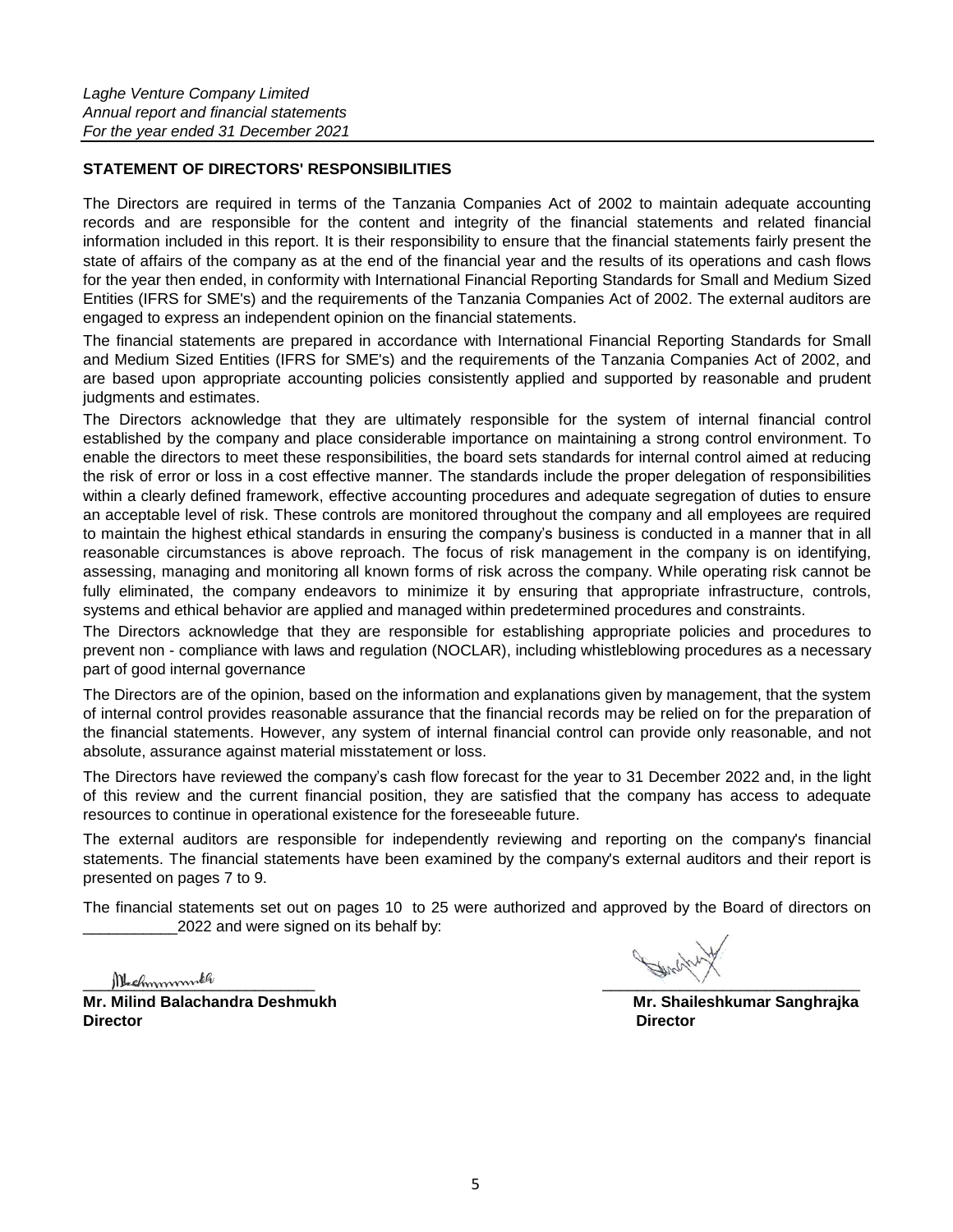

# **DECLARATION OF THE HEAD OF FINANCE/ACCOUNTING**

The National Board of Accountants and Auditors (NBAA) according to the power conferred under the Auditors and Accountants (Registration) Act. No. 33 of 1972, as amended by Act No. 2 of 1995, requires financial statements to be accompanied with a declaration issued by the Head of Finance/Accounting responsible for the preparation of financial statements of the entity concerned.

It is the duty of a Professional Accountant to assist the Board of Directors to discharge the responsibility of preparing financial statements of an entity showing true and fair view of the entity position and performance in accordance with applicable International Financial Reporting Standards for Small and Medium Sized Entities (IFRS for SME's) and statutory financial reporting requirements. Full legal responsibility for the preparation of financial statements rests with the Board of Directors as under Statement of Director's Responsibilities as described on page 5.

I Joseph Lubava on behalf of Corporate & Management Consultants Limited being given the Power of Attorney to review the financial statements of Laghe Venture Company Limited hereby acknowledge my responsibility of ensuring that financial statements for the year ended 31 December 2021 have been prepared in compliance with applicable accounting standards and statutory requirements.

I thus confirm that the financial statements give a true and fair view position of Laghe Venture Company Limited as on that date and that they have been prepared based on properly maintained financial records.

**Signed by: ………………………………**

**Name: Joseph Lubava**

**Position: Head of Finance/Accounting \*by virtue of Power of Attorney**

**NBAA Membership No: GA 9203**

```
Date: …...…………………………………
```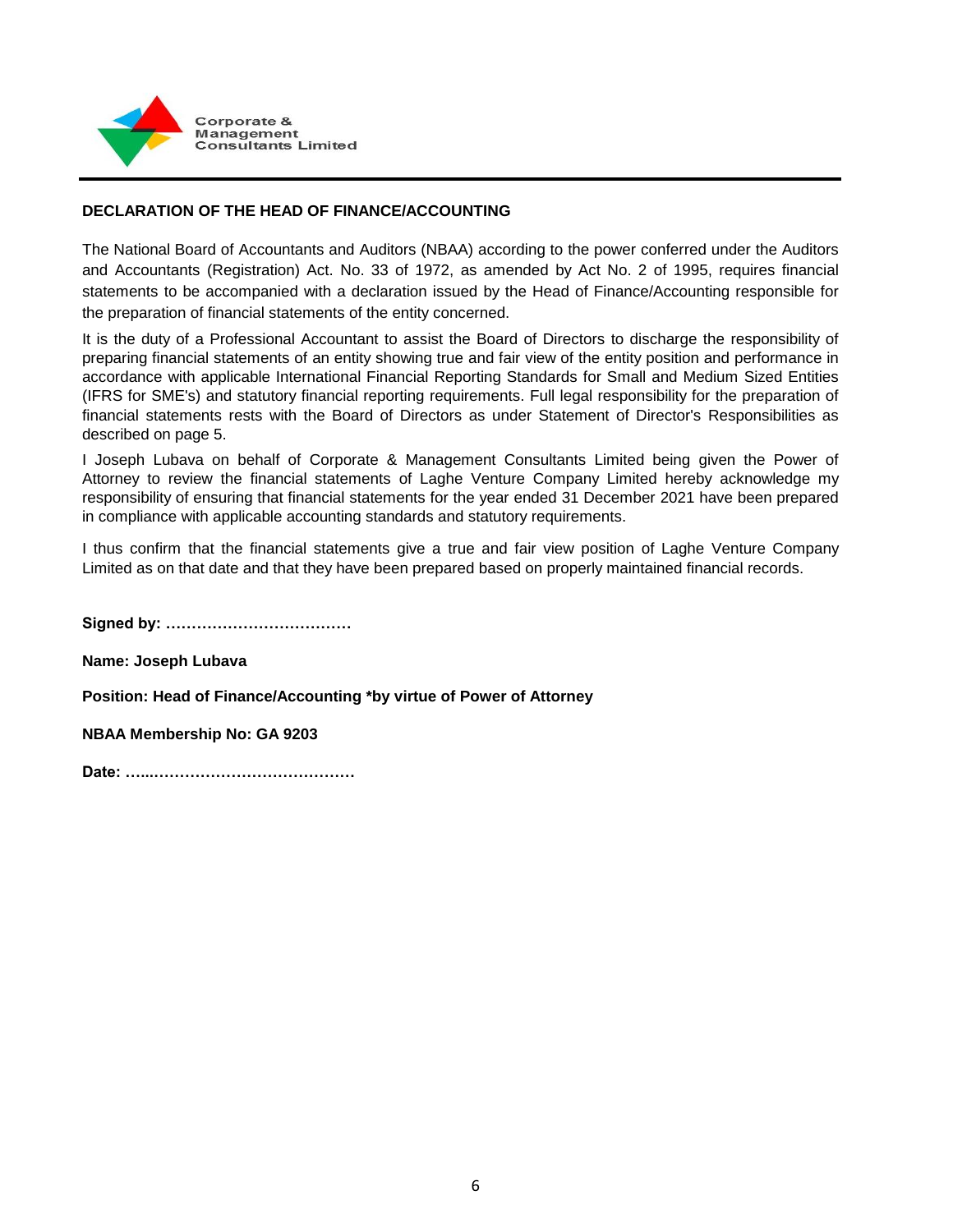# **STATEMENT OF COMPREHENSIVE INCOME**

|                                         | <b>Notes</b>  | 2021<br><b>TShs '000</b> | 2020<br><b>TShs '000</b> |
|-----------------------------------------|---------------|--------------------------|--------------------------|
| Revenue                                 | $\mathbf 1$ . | 14,620,099               | 7,714,765                |
| Cost of sales                           |               | (11,363,326)             | (6,097,523)              |
| <b>Gross profit</b>                     |               | 3,256,773                | 1,617,242                |
| Other income                            | 2.            | 19,237                   | 4,612                    |
| Administrative expenses                 |               | (1, 151, 215)            | (220, 259)               |
| Other operating expenses                |               | (726, 928)               | (366, 665)               |
| Selling and distribution expenses       |               | (123, 947)               | (97, 771)                |
| <b>Operating profit</b>                 | 4.            | 1,273,921                | 937,159                  |
| Finance costs                           | 5.            | (97, 652)                | (60, 900)                |
| Profit before tax                       |               | 1,176,269                | 876,259                  |
| Tax charge                              | 9.            | (352, 881)               | (245, 892)               |
| Profit for the year                     |               | 823,388                  | 630,367                  |
| Total comprehensive income for the year |               | 823,388                  | 630,367                  |

The significant accounting policies on pages 14 to 18 and the notes on pages 19 to 25 form an integral part of these financial statements.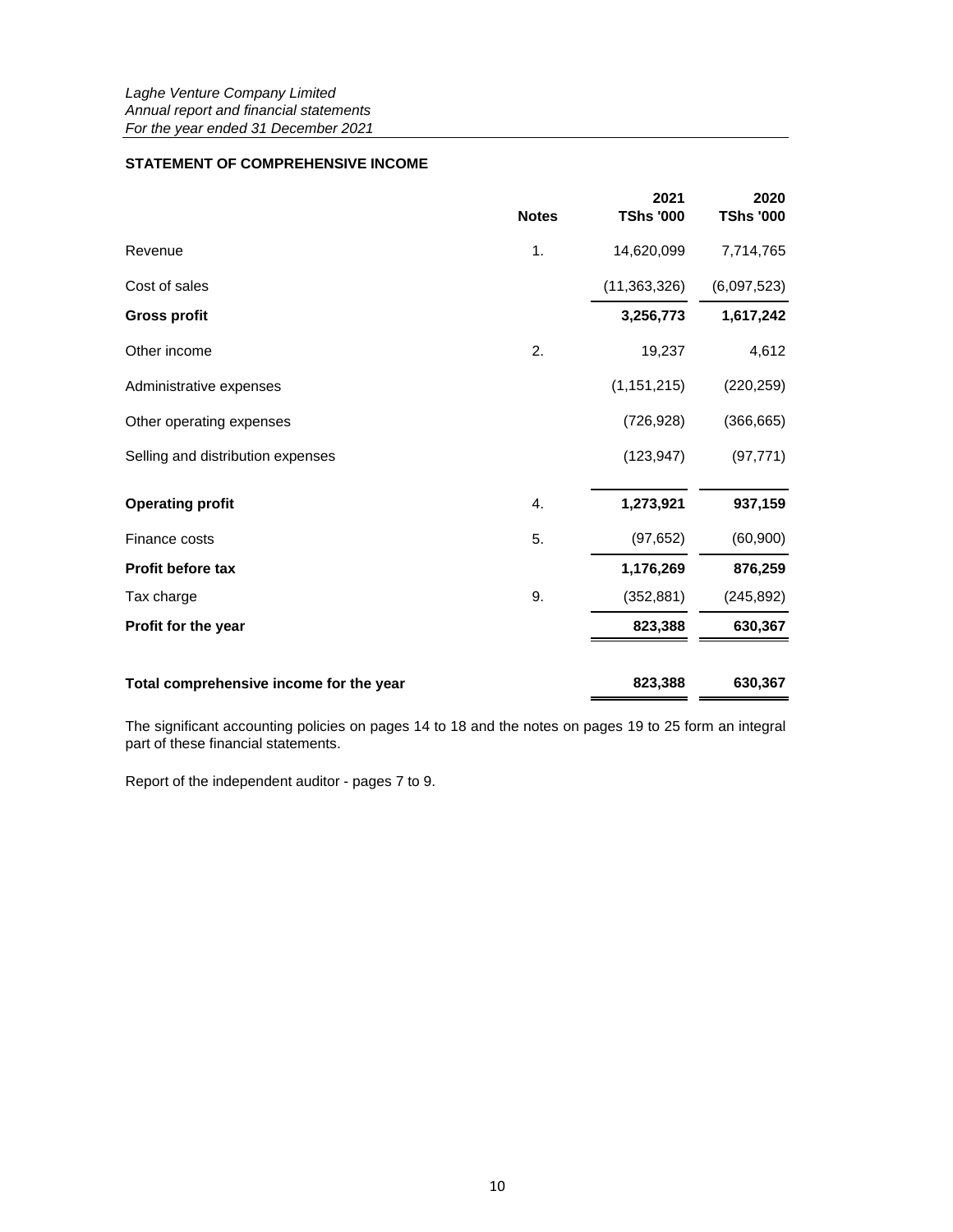## **STATEMENT OF FINANCIAL POSITION**

| <b>Notes</b>                                                                               | 2021<br><b>TShs '000</b>                   | 2020<br><b>TShs '000</b>                    |
|--------------------------------------------------------------------------------------------|--------------------------------------------|---------------------------------------------|
| <b>CAPITAL EMPLOYED</b>                                                                    |                                            |                                             |
| <b>Equity</b>                                                                              |                                            |                                             |
| 10.<br>Share capital<br>10.<br>Advance towards share capital<br>Retained earnings          | 16,002<br>94,834<br>1,584,398              | 16,002<br>94,834<br>761,010                 |
|                                                                                            | 1,695,234                                  | 871,846                                     |
| <b>Non current Liabilities</b>                                                             |                                            |                                             |
| 13.<br>Borrowings                                                                          |                                            | 953,475                                     |
|                                                                                            | 1,695,234                                  | 1,825,321                                   |
| <b>REPRESENTED BY</b>                                                                      |                                            |                                             |
| <b>Non current assets</b><br>Property, plant and equipment<br>11.<br>Deferred tax<br>8.    | 243,481<br>56,821                          | 325,891<br>36,253                           |
|                                                                                            | 300,302                                    | 362,145                                     |
| <b>Current Assets</b>                                                                      |                                            |                                             |
| 6.<br>Inventories<br>7.<br>Trade and other receivables<br>12.<br>Cash and cash equivalents | 4,983,056<br>2,387,603<br>1,268,338        | 2,588,834<br>1,728,856<br>131,170           |
|                                                                                            | 8,638,997                                  | 4,448,860                                   |
| <b>Current liabilities</b>                                                                 |                                            |                                             |
| 14.<br>Trade and other payables<br>13.<br>Borrowings<br>9.<br>Tax payable                  | 7,142,023<br>78,593<br>23,449<br>7,244,066 | 2,728,495<br>73,775<br>183,414<br>2,985,684 |
| <b>Net current assets</b>                                                                  | 1,394,931                                  | 1,463,176                                   |
|                                                                                            | 1,695,234                                  | 1,825,321                                   |

The financial statements on pages 10 to 25 were authorized and approved for issue by the Board of Directors on ……………………………...2022 and were signed on its behalf by:

Medmmmmlew

**Director Director Mr. Milind Balachandra Deshmukh**

**Mr. Shaileshkumar Sanghrajka**

The significant accounting policies on pages 14 to 18 and the notes on pages 19 to 25 form an integral part of these financial statements.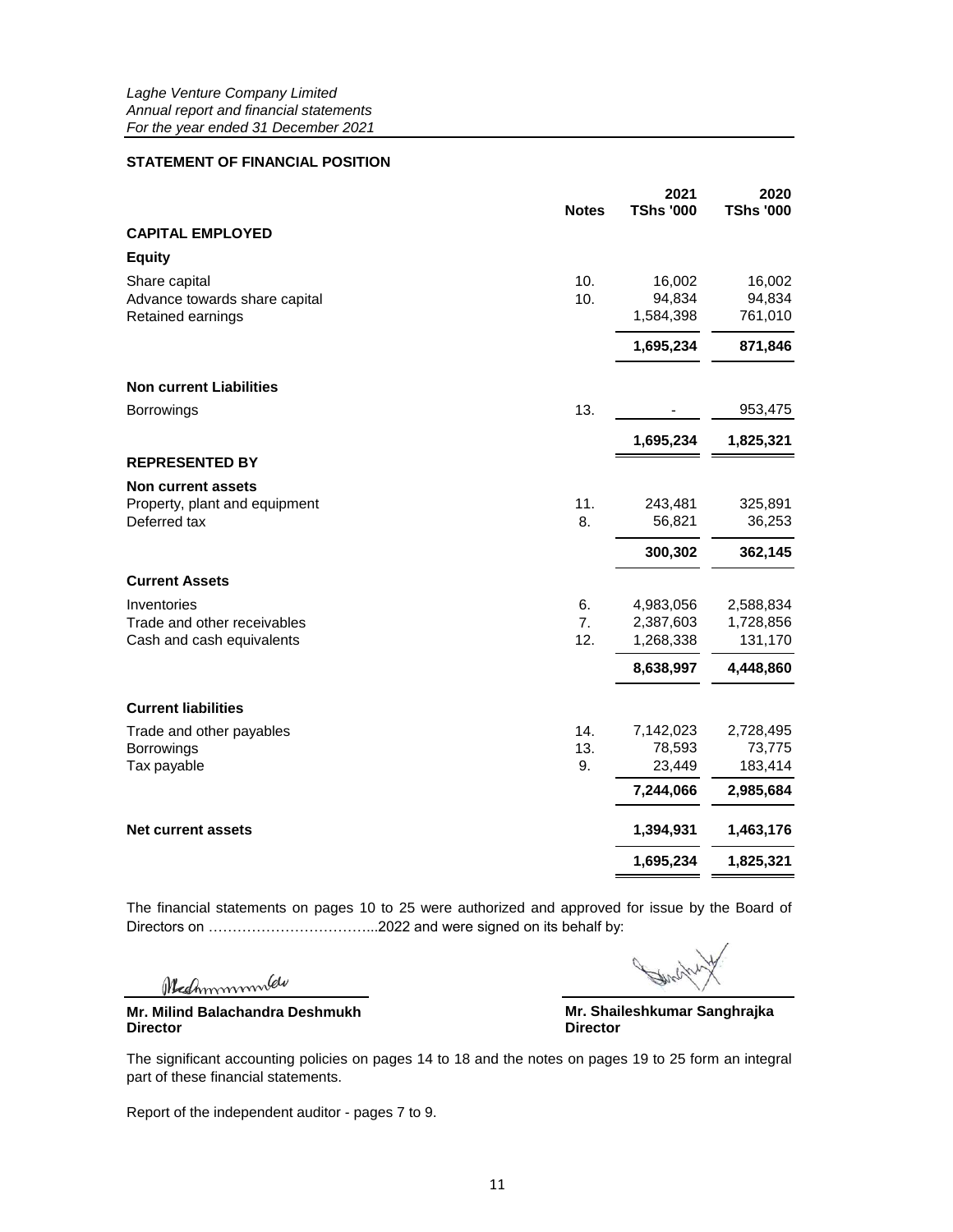# **STATEMENT OF CHANGES IN EQUITY**

|                                         | <b>Share capital</b><br><b>TShs '000</b> | <b>Advance</b><br>towards<br>share capital<br><b>TShs '000</b> | <b>Retained</b><br>earnings<br><b>TShs '000</b> | <b>Total</b><br><b>TShs '000</b> |
|-----------------------------------------|------------------------------------------|----------------------------------------------------------------|-------------------------------------------------|----------------------------------|
| Year ended 31 December 2021             |                                          |                                                                |                                                 |                                  |
| At start of year                        | 16,002                                   | 94,834                                                         | 761,010                                         | 871,846                          |
| Total comprehensive income for the year |                                          |                                                                | 823,388                                         | 823,388                          |
| At end of year                          | 16,002                                   | 94,834                                                         | 1,584,398                                       | 1,695,234                        |
| Year ended 31 December 2020             |                                          |                                                                |                                                 |                                  |
| At start of year                        | 16,002                                   | 94,834                                                         | 130,642                                         | 241,478                          |
| Total comprehensive income for the year |                                          |                                                                | 630,367                                         | 630,367                          |
| At end of year                          | 16,002                                   | 94,834                                                         | 761,010                                         | 871,846                          |

The significant accounting policies on pages 14 to 18 and the notes on pages 19 to 25 form an integral part of these financial statements.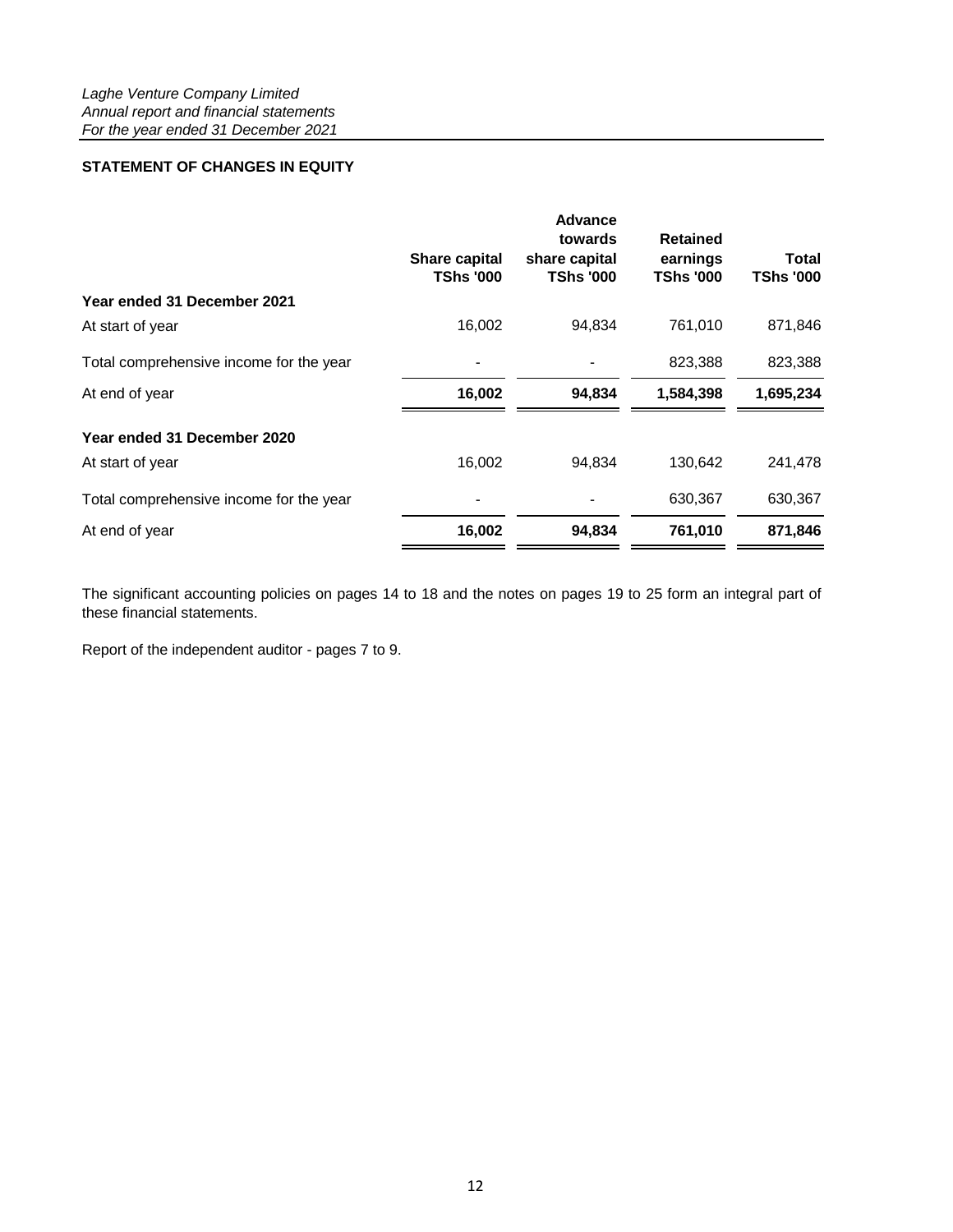# **STATEMENT OF CASH FLOWS**

|                                                          | <b>Notes</b> | 2021<br><b>TShs '000</b> | 2020<br><b>TShs '000</b> |
|----------------------------------------------------------|--------------|--------------------------|--------------------------|
| <b>Operating activities</b>                              |              |                          |                          |
| Cash generated from operations                           | 16.          | 2,619,239                | (939, 593)               |
| Tax paid                                                 | 9.           | (533, 414)               | (137, 668)               |
| Net cash generated from /(used in) operations            |              | 2,085,825                | (1,077,261)              |
| Cash flow from investing activities                      |              |                          |                          |
| Purchase of plant and machinery                          | 11.          |                          | (178, 873)               |
| Capital work in progress                                 | 11.          |                          | 34,496                   |
| Net cash (used in) investing activities                  |              |                          | (144, 377)               |
| Cash flows from financing activities                     |              |                          |                          |
| Proceeds from borrowings                                 | 13.          |                          | 959,018                  |
| Repayment of borrowings                                  | 13.          | (948,656)                |                          |
| Net cash (used in) / generated from financing activities |              | (948, 656)               | 959,018                  |
| Net increase/(decrease) in cash and cash equivalents     |              | 1,137,169                | (262, 620)               |
| Movement in cash and cash equivalents                    |              |                          |                          |
| At start of year                                         |              | 131,170                  | 393,790                  |
| Increase/(decrease)                                      |              | 1,137,169                | (262, 620)               |
| At end of year                                           | 12.          | 1,268,338                | 131,170                  |
|                                                          |              |                          |                          |

The significant accounting policies on pages 14 to 18 and the notes on pages 19 to 25 form an integral part of these financial statements.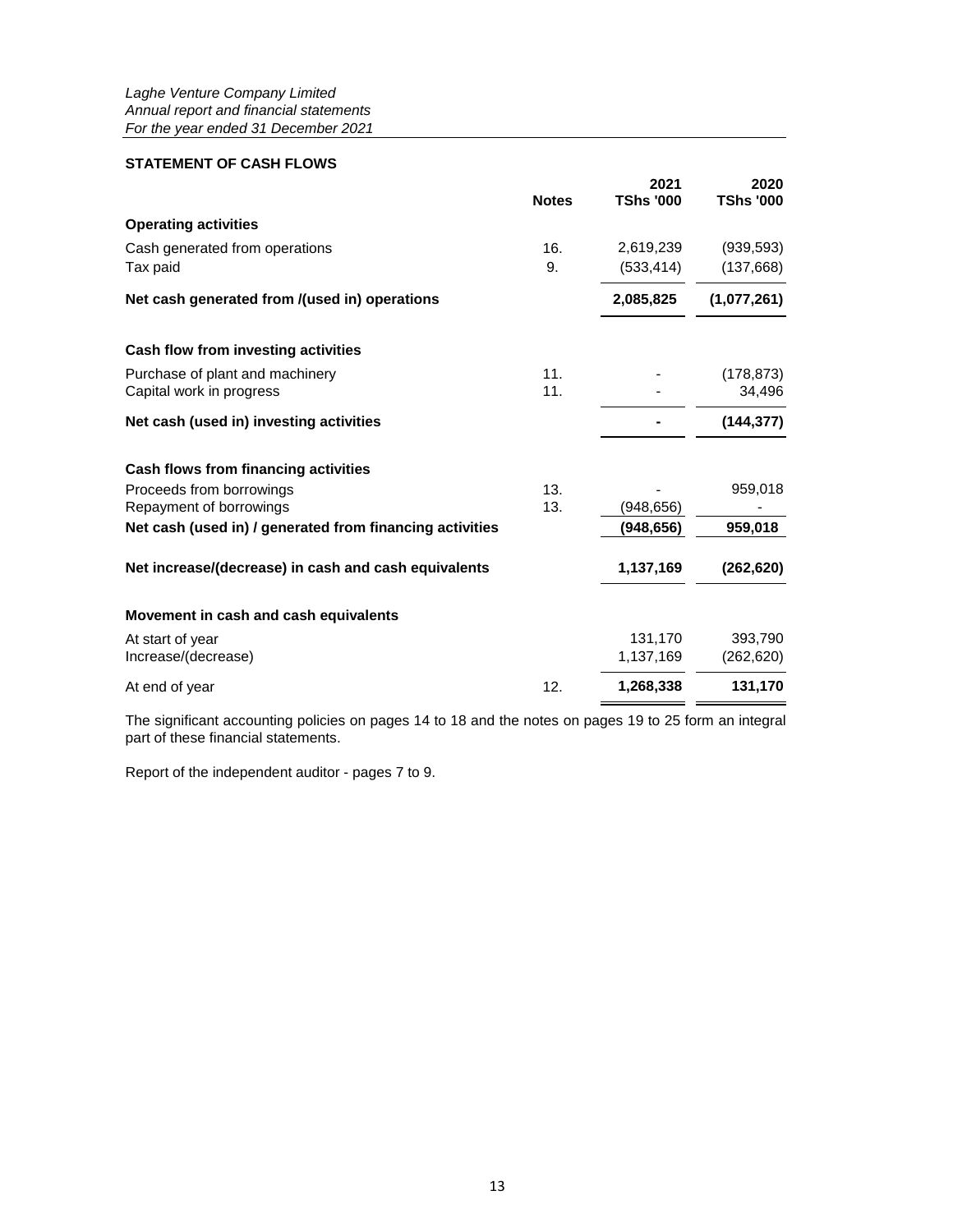## **SIGNIFICANT ACCOUNTING POLICIES**

The principal accounting policies adopted in the preparation of these financial statements are set out below.

## **a) Basis of preparation**

The financial statements are prepared in accordance with International Financial Reporting Standards for Small and Medium Sized Enterprises (IFRS for SME's) and the requirements of Companies Act of United Republic of Tanzania. The measurement basis used is the historical cost basis except where otherwise stated in the accounting policies below. The historical cost convention is generally based on the fair value of the consideration given in exchange of assets.

## **Going concern**

The financial performance of the Company is set out in the Director's report and in the statement of comprehensive income. The financial position of the company is set out in the statement of financial position.

Based on the financial performance and position of the company and its risk management policies, the Directors are of the opinion that the Company is well placed to continue in business for the forseeable future and as a result the financial statements are prepared on a going concern basis.

These financial statements comply with the requirements of the Tanzania Companies Act 2002. The statement of comprehensive income represents the profit and loss account referred to in the Act. The statement of financial position represents the balance sheet referred to in the Act.

## **b) Key sources of estimation uncertainty**

In the application of the accounting policies, the Directors are required to make judgements, estimates and assumptions about the carrying amount of assets and liabilities that are not readily apparent from other sources. The estimates and associated assumptions are based on historical experience and other relevant factors. Such estimates and assumptions are reviewed on an ongoing basis. Revisions to estimates are recognised prospectively.

The directors have made the following assumptions that have a significant risk of resulting in a material adjustment to the carrying amounts of assets and liabilities within the next financial year:

**(i) Useful life of Property, plant and equipment -** Management reviews the useful lives and residual values of the items of property, plant and equipment on a regular basis. During the financial year, the directors determined no significant changes in the useful lives and residual values.

**(ii) Revenue recognition** - In making their judgement, the directors considered the detailed criteria for the recognition of revenue from the performance of services as set out in section 23 of IFRS for SMEs.

**(iii) Impairment of trade receivables -** The company reviews their portfolio of trade receivables on an annual basis. In determining whether receivables are impaired, the management makes judgement as to whether there is any evidence indicating that there is a measurable decrease in the estimated future cashflows expected.

**(iv) Taxes -** The Company is subjected to several taxes and levies by various government and quasi government regulatory bodies. As a rule of thumb, the Company recognizes liabilities for the anticipated tax/levies payable with utmost care and diligence. However, significant judgment is usually required in the interpretation and applicability of those taxes/levies. Should it come to the attention of management, in one way or the other, that the initially recorded liability was erroneous, such differences will impact on the income and liabilities in the period in which such differences are determined.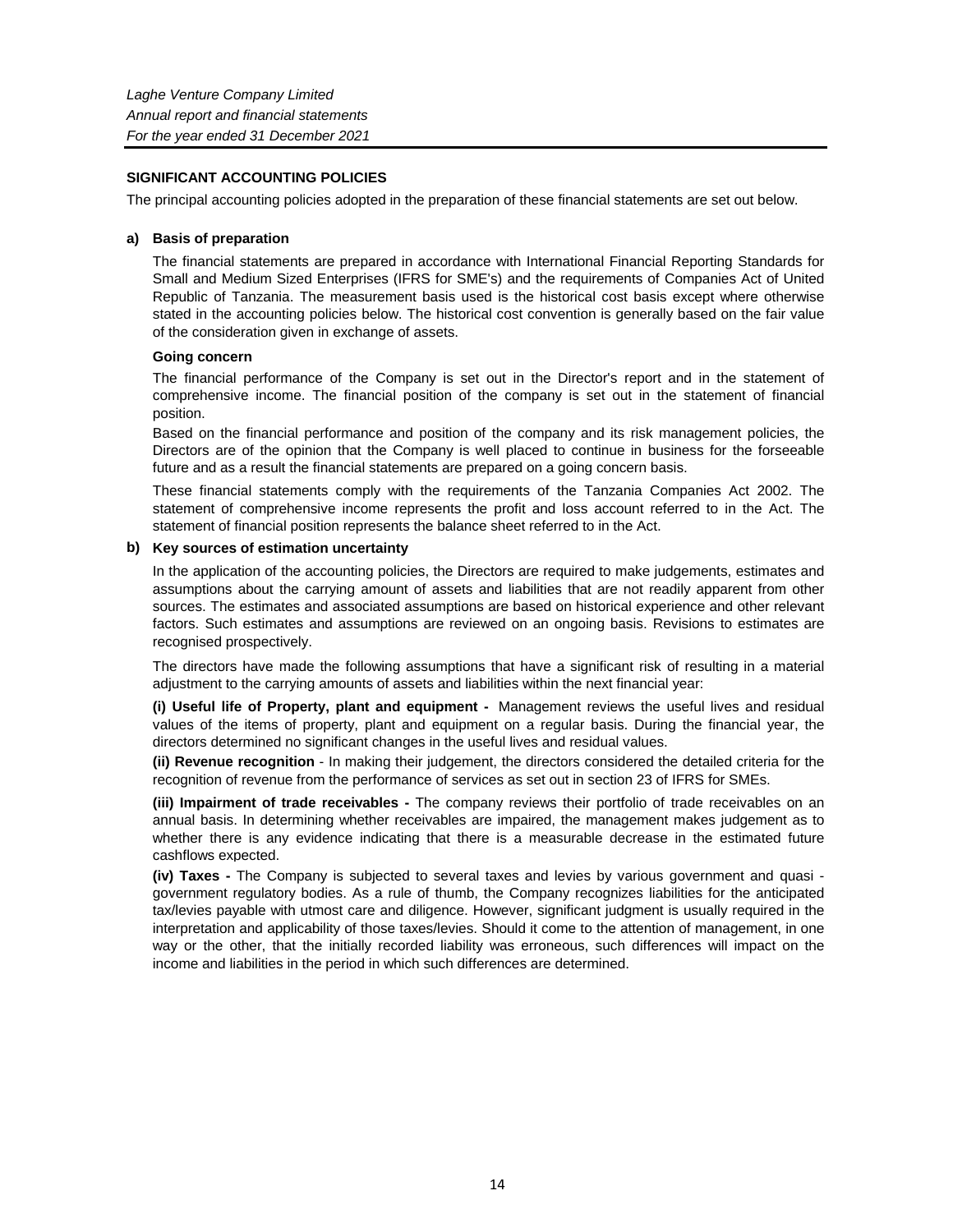#### **c) Revenue recognition**

Revenue comprises the fair value of the consideration received or receivable on the sale of goods and performance of services and in the ordinary course of business and is stated net of Value Added Tax (VAT), rebates and discounts.

In making their judgement, the directors considered the detailed criteria for the recognition of revenue from the performance of services as set out in section 23 of IFRS for SME's and, in particular, whether the company had transferred to the buyer the significant risks and rewards on the services provided. Following the detailed quantification of the company's liability in respect of the customers ability to require the rectification of the services supplied, the directors are satisfied that the significant risks and rewards have been transferred.

#### **d) Other Income**

Other Income comprises of sales of detonator shipment contatiners, used to send consignment to Tanzania

#### **e) Translation of foreign currencies**

Transactions in foreign currencies during the year are converted into Tanzanian Shillings (the functional currency), at the rates ruling at the transaction dates.

At the end of each reporting period, monetary items denominated in foreign currencies are retranslated at the rates prevailing at that date. Non monetary items carried at fair value that are denominated in foreign currencies are retranslated at the rates prevailing at the date when the fair value was determined. Non monetary items that are measured in terms of historical cost in a foreign currency are not translated using the exchange rate at the date of transaction.

The resulting differences from conversion and translation are dealt with in profit or loss in the year in which they arise except for:

- exchange differences on transactions entered into in order to hedge certain foreign currency risks;
- exchange differences on monetary items receivable from or payable to a foreign operation for which settlement is neither planned nor likely to occur (therefore forming part of the net investment in the foreign operation), which are recognised initially in other comprehensive income and reclassified from equity to profit or loss on repayment of the monetary items.

#### **f) Property, plant and equipment**

Property, plant and equipment is initially recorded at cost and thereafter stated at historical cost less accumulated depreciation. Historical cost comprises expenditure initially incurred to bring the asset to its location and condition ready for its intended use.

Subsequent costs are included in the asset's carrying amount or recognised as a separate asset, as appropriate, only when it is probable that future economic benefits associated with the item will flow to the company and the cost can be reliably measured. The carrying amount of the replaced part is derecognised. All other repairs and maintenance are charged to the statement of comprehensive income during the financial period in which they are incurred.

An asset's carrying amount is written down immediately to its recoverable amount if that asset's carrying amount is greater than its estimated recoverable amount.

Freehold land is not depreciated. Depreciation on all other assets is calculated on a straightline method to write down the cost of each asset to its residual value over its estimated useful life using the following annual rates and basis:

| <b>Item</b>              | Rates % |
|--------------------------|---------|
| Land                     | 0       |
| <b>Buildings</b>         | 5       |
| Concrete fence           | 12.5    |
| Road infrastructure      | 12.5    |
| Containerized magazines  | 25      |
| Furniture and fittings   | 25      |
| Computer and accessories | 33.33   |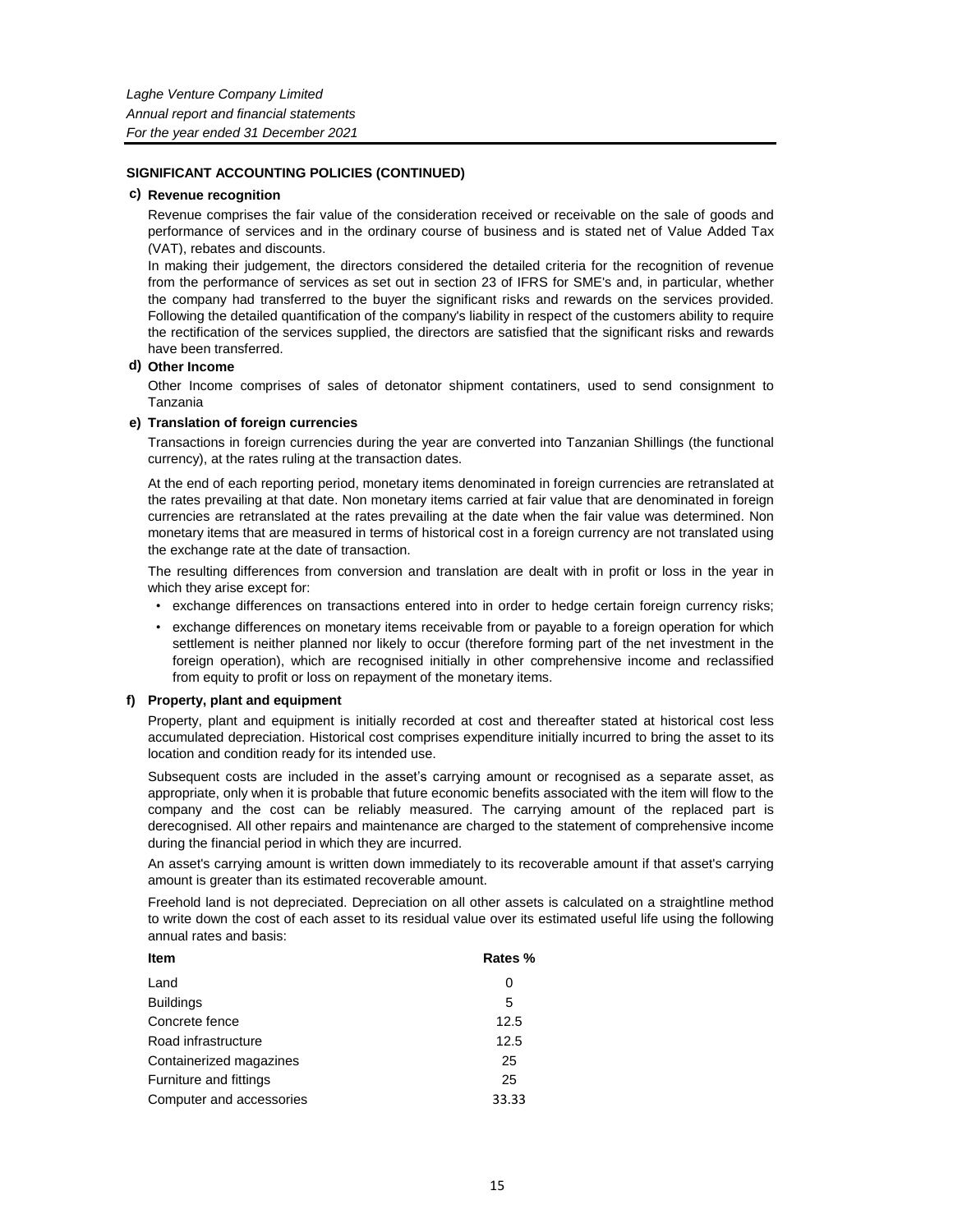#### **f) Property, plant and equipment (continued)**

The assets residual values and useful lives are reviewed and adjusted if appropriate, at the statement of financial position date.

Gains and losses on disposal of plant and machinery are determined by comparing the proceeds with the carrying amount and are taken into account in determining operating profit/(loss).

#### **g) Impairment of non-financial assets.**

At the end of each reporting period, the company reviews the carrying amounts of its tangible assets to determine whether there is any indication that those assets have suffered an impairment loss. If any such indication exists, the recoverable amount of the asset is estimated in order to determine the extent of the impairment loss (if any).

An impairment loss is recognised for the amount by which the asset's carrying amount exceeds its recoverable amount. The recoverable amount is the higher of an asset's fair value less costs to sell and value in use. For the purposes of assessing impairment, assets are grouped at the lowest levels for which there are separately identifiable cash flows (cash-generating units).

Non-financial assets that suffered an impairment are reviewed for possible reversal of the impairment at each statement of financial position date.

#### **h) Financial instruments**

The Company's financial instruments includes. Trade and other receivables, Trade and other payables, Cash and cash equivalents, and Borrowings.

#### **Trade and other receivables**

Trade and other receivables are measured at initial recognition at fair value, and are subsequently measured at amortised cost using the effective interest rate method.

## **Trade and other payables**

Trade and other payables are classified as loans and liabilities.

Trade and other payables are initially measured at fair value, and are subsequently measured at amortised cost, using the effective interest rate method.

## **Cash and cash equivalents**

For the purpose of the statement of cash flows, cash and cash equivalents comprise cash in hand and at bank.

## **Borrowings**

Borrowings are initially recognised at fair value, net of transaction costs incurred and are subsequently stated at amortised cost. Any difference between the proceeds (net of transaction costs) and the redemption value is recognised in the statement of comprehensive income.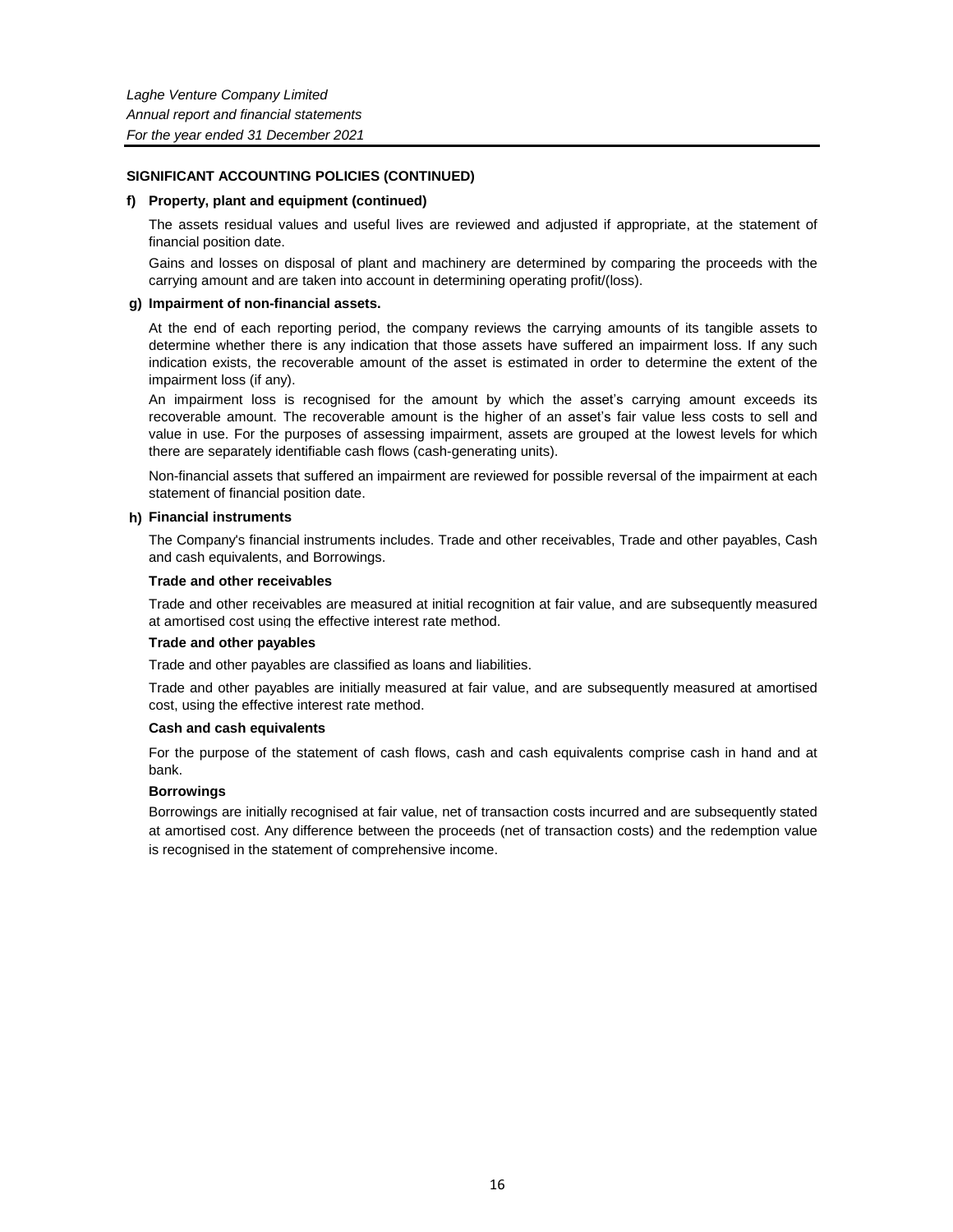#### **i) Share capital**

Ordinary shares are classified as equity.

#### **j) Taxation**

The tax expense for the period comprises current and deferred tax. Tax is recognised in profit or loss, except to the extent that it relates to items recognised in the comprehensive income or in equity. In this case, the tax is also recognised in other comprehensive income and equity.

#### **Current tax assets and liabilities**

Current tax is provided on the results for the year, adjusted in accordance with tax legislation.

## **Deferred tax**

Deferred tax is provided using the liability method for all temporary timing differences arising between the tax bases of assets and liabilities and their carrying values for financial reporting purposes.

Currently enacted tax rates are used to determine deferred tax.

Deferred tax assets are recognised only to the extent that it is probable that future taxable profits will be available against which temporary timing differences can be utilised.

#### **k) Leases**

A lease is classified as a finance lease if it transfers substantially all the risks and rewards incidental to ownership. A lease is classified as an operating lease if it does not transfer substantially all the risks and rewards incidental to ownership.

#### **Operating leases**

Operating lease payments are recognised as an expense on a straight-line basis over the lease term. The difference between the amounts recognised as an expense and the contractual payments are recognised as an operating lease asset. This liability is not discounted.

Any contingent rents are expensed in the period they are incurred.

#### **l) Inventories**

Inventories are stated at the lower of cost and net realisable value. Cost is determined by weighted average method and includes expenditures incurred in acquiring the inventories and bringing them to their existing location and condition. Net realisable value is the estimate of the selling price in the ordinary course of the business, less the cost of completion and selling expenses.

At each reporting period inventories are assesed for impairment. If inventory is impaired, the carrying amount is reduced to its selling price less cost to complete and sell; the impairment loss is recognized immediately in profit or loss.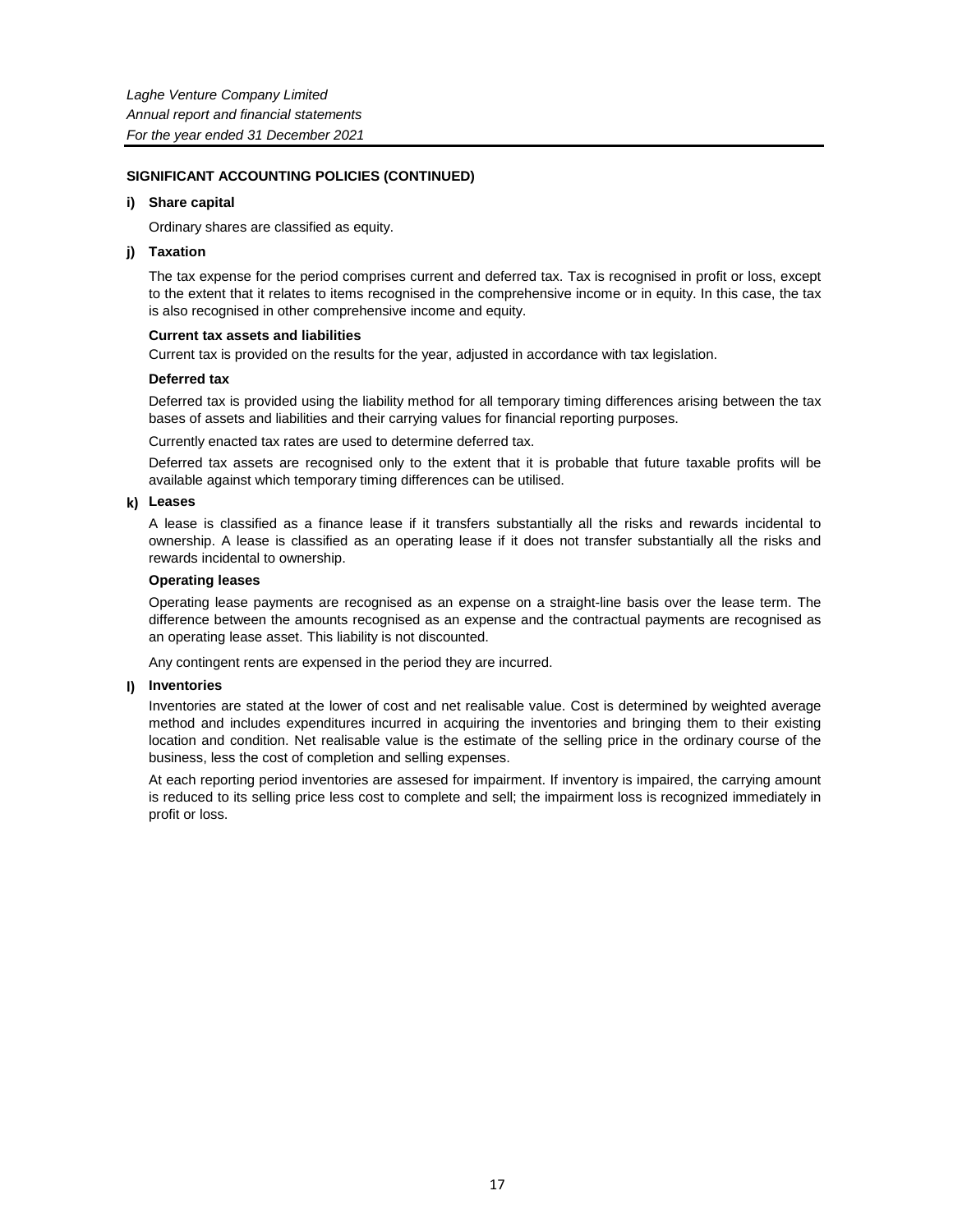#### **m) Provisions**

A provision for impairment is established when there is objective evidence that the Company will not be able to collect the amounts due according to the original terms of the original receivable. Allowances for impairment are recorded in the year in which they are identified.

Where there are a number of similar obligations, the likelihood that an outflow will be required in settlement is determined by considering the class of obligations as a whole. A provision is recognised even if the likelihood of an outflow with respect to any one item included in the same class of obligation may be small.

The amount recognised as a provision is the best estimate of the present value of expenditures expected to be incurred to settle the obligation using a pre - tax rate that reflects the current market assessments of time value of money and the risks specific to the obligation. The increase in the provision due to passage of time is recognised as interest expense in profit or loss under finance costs.

#### **n) Employee entitlements**

## **Short term employee benefits**

The cost of short-term employee benefits, (those payable within 12 months after the service is rendered, such as paid vacation leave and sick leave, bonuses, and non-monetary benefits such as medical care), are recognised in the period in which the service is rendered and are not discounted.

The expected cost of compensated absences is recognised as an expense as the employees render services that increase their entitlement or, in the case of non-accumulating absences, when the absence occurs.

#### **Retirement benefit obligations**

The company and its employees contribute to the National Social Security Fund (NSSF), a statutory defined contribution scheme registered under the NSSF Act. The company's contributions to the defined contribution scheme are charged to the statement of comprehensive income in the year to which they relate.

## **o) Workers' Compensation Fund (WCF)**

Workers' Compensation Fund (WCF) is a social security scheme established by the government responsible for compensating workers who suffer occupational injuries or contract occupational diseases arising out of and in the course of their employment.

Private entities are statutorily required to contribute 1% (up to June 2021) and thereafter 0.6% (from July 2021) of monthly employees' earnings (wage bill) to the Fund. Monthly employees' earnings (wage bill) include basic salaries plus all fixed allowances which are regularly paid along with basic salaries. The contributions are part of Company's costs and are not deducted from salaries of the employees.

Once the payment has been effected by the Company to the Fund, there is no further obligation to the Company for any claim from the employee out of the occupational injuries suffered by them.

## **p) Comparatives**

Where necessary, comparative figures have been adjusted to conform with changes in presentation in the current year.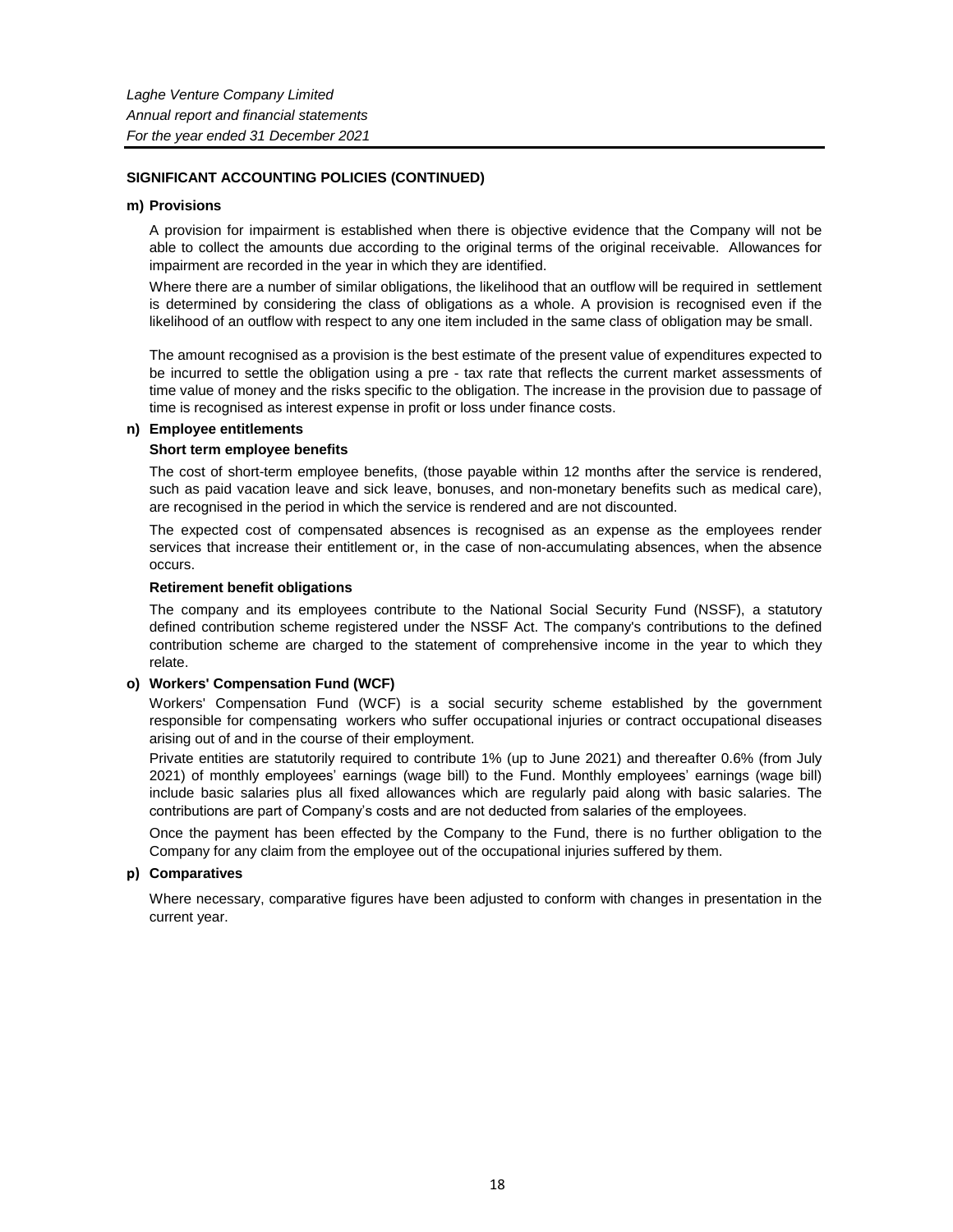# **NOTES TO THE FINANCIAL STATEMENTS**

|    |                                                                            | 2021<br><b>TShs '000</b> | 2020<br><b>TShs '000</b> |
|----|----------------------------------------------------------------------------|--------------------------|--------------------------|
| 1. | <b>Revenue</b>                                                             |                          |                          |
|    | Revenue from sale of goods                                                 | 13,736,669               | 7,437,408                |
|    | Export other MFG sales                                                     | 493,623                  | 157,045                  |
|    | Sales recoveries from domestic freight                                     | 53,590                   | 81,512                   |
|    | Export to related parties                                                  | 326,747                  |                          |
|    | Sales recoveries from freight export                                       | 9,471                    | 38,799                   |
|    |                                                                            | 14,620,099               | 7,714,765                |
|    | 2. Other income                                                            |                          |                          |
|    | Sales of Scrap                                                             | 19,237                   |                          |
|    | Miscellaneous income                                                       |                          | 4,612                    |
|    |                                                                            | 19,237                   | 4,612                    |
|    | 3. Direct cost                                                             |                          |                          |
|    | Loading & offloading charges                                               | 19,228                   | 11,257                   |
|    | Clearing and custom processing fee                                         |                          | 2,771                    |
|    |                                                                            | 19,228                   | 14,028                   |
|    | 4. Operating profit                                                        |                          |                          |
|    | The following items have been charged in arriving at the operating profit: |                          |                          |
|    | Administrative expenses                                                    | 1,151,215                | 220,259                  |
|    | Other operating expenses                                                   | 726,928                  | 366,665                  |
|    | Selling and distribution expenses                                          | 123,947                  | 97,771                   |
|    | 5. Finance cost                                                            |                          |                          |
|    | Bank charges                                                               | 17,686                   | 17,647                   |
|    | Interest charges                                                           | 66,691                   | 49,385                   |
|    | Foreign exchange loss/(gain) - unrealised                                  | 13,274                   | (6, 132)                 |
|    |                                                                            | 97,652                   | 60,900                   |
| 6. | <b>Inventories</b>                                                         |                          |                          |
|    | Finished goods                                                             | 1,741,293                | 2,588,834                |
|    | Goods in transit                                                           | 3,241,763                |                          |
|    |                                                                            | 4,983,056                | 2,588,834                |
|    |                                                                            |                          |                          |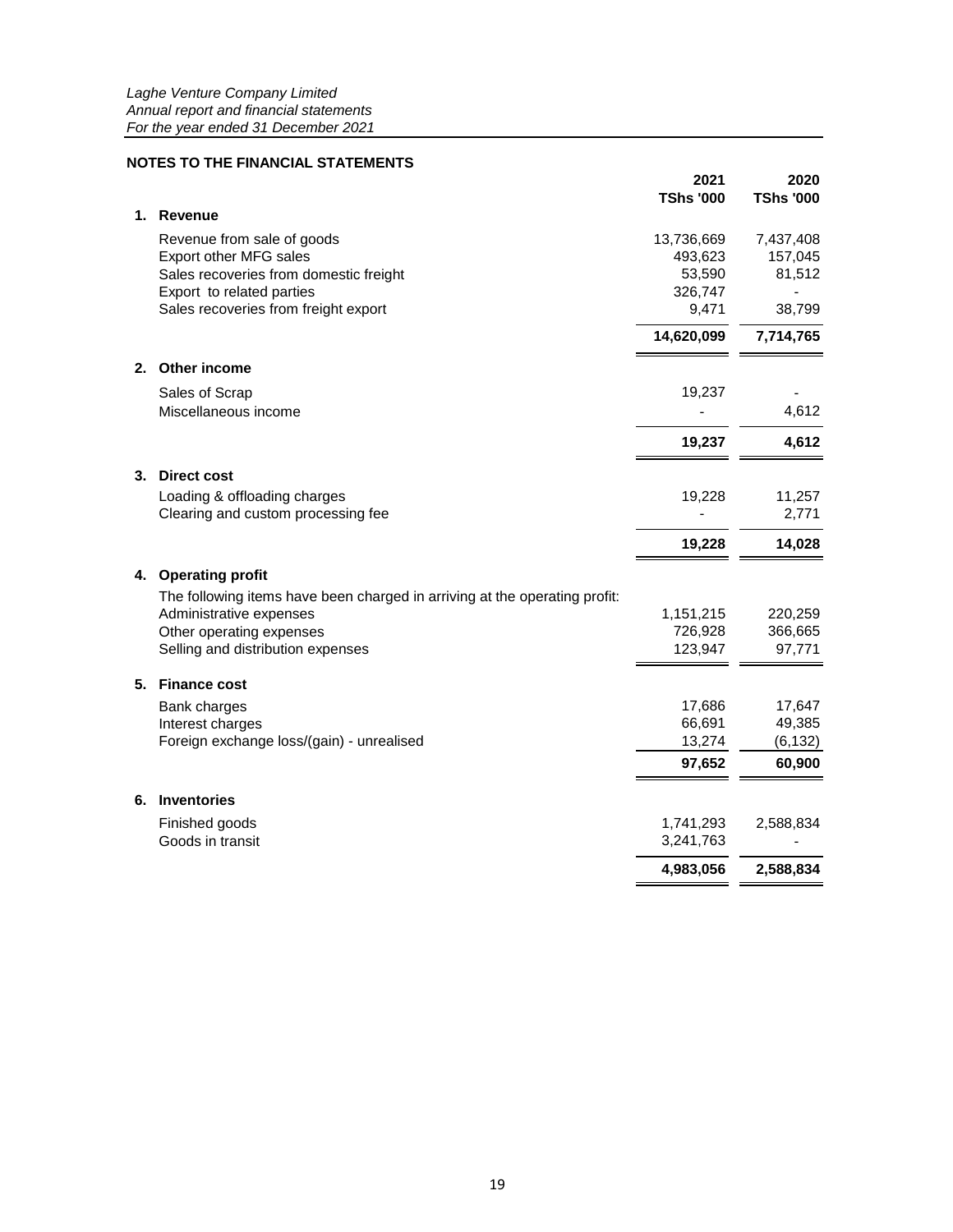|                                                 | <b>TShs '000</b>         |                  |
|-------------------------------------------------|--------------------------|------------------|
| Trade and other receivables<br>7.               |                          | <b>TShs '000</b> |
| Trade receivables                               | 2,218,467                | 1,217,308        |
| Advance to suppliers                            | 5.931                    | 6.483            |
| Other receivables - related party (Note 15(vi)) | $\overline{\phantom{0}}$ | 5.729            |
| Receivables from related party (Note 15(iv))    | 3.342                    | 197,573          |
| Prepayments                                     | 93.200                   | 42.657           |
| VAT recoverable                                 | 66.663                   | 259.107          |
|                                                 | 2,387,603                | 1,728,856        |

In the opinion of the directors, the carrying amounts of the company's trade and other receivables approximate to their fair value.

The company's credit risk arises primarily from trade receivables. The directors are of the opinion that the company's exposure is limited because the debt is widely held.

#### **8. Deferred tax**

Deferred tax is calculated, in full, on all temporary timing differences under the liability method using a principal tax rate of 30% (2020: 30%). The movement on the deferred tax account is as follows:

|                                            | 2021             | 2020             |
|--------------------------------------------|------------------|------------------|
|                                            | <b>TShs '000</b> | <b>TShs '000</b> |
| At start of year                           | (36.253)         | (9,777)          |
| Statement of comprehensive income (Note 9) | (20.568)         | (26, 476)        |
| At end of year                             | (56.821)         | (36, 253)        |

Deferred tax (asset), deferred tax (credit) in the statement of comprehensive income are attributable to the following items:

|                                                                 | At                                   | Charge/                                | At                                             |
|-----------------------------------------------------------------|--------------------------------------|----------------------------------------|------------------------------------------------|
| Year ended 31 December 2021                                     | start<br>of year<br><b>TShs '000</b> | (Credit)<br>to SCI<br><b>TShs '000</b> | end of<br><b>vear 2021</b><br><b>TShs '000</b> |
| Deferred tax (asset)                                            |                                      |                                        |                                                |
| Excess depreciation over capital allowances<br>Forex unrealised | (38,093)<br>1,840                    | (14, 746)<br>(5,822)                   | (52, 839)<br>(3,982)                           |
| Net deferred tax (asset)                                        | (36, 253)                            | (20, 568)                              | (56, 821)                                      |
| Year ended 31 December 2020                                     |                                      |                                        |                                                |
| Deferred tax (asset)                                            |                                      |                                        |                                                |
| Excess depreciation over capital allowances<br>Forex unrealised | (10, 648)<br>871                     | (27, 445)<br>969                       | (38,093)<br>1,840                              |
| Net deferred tax (asset)                                        | (9, 777)                             | (26, 476)                              | (36, 253)                                      |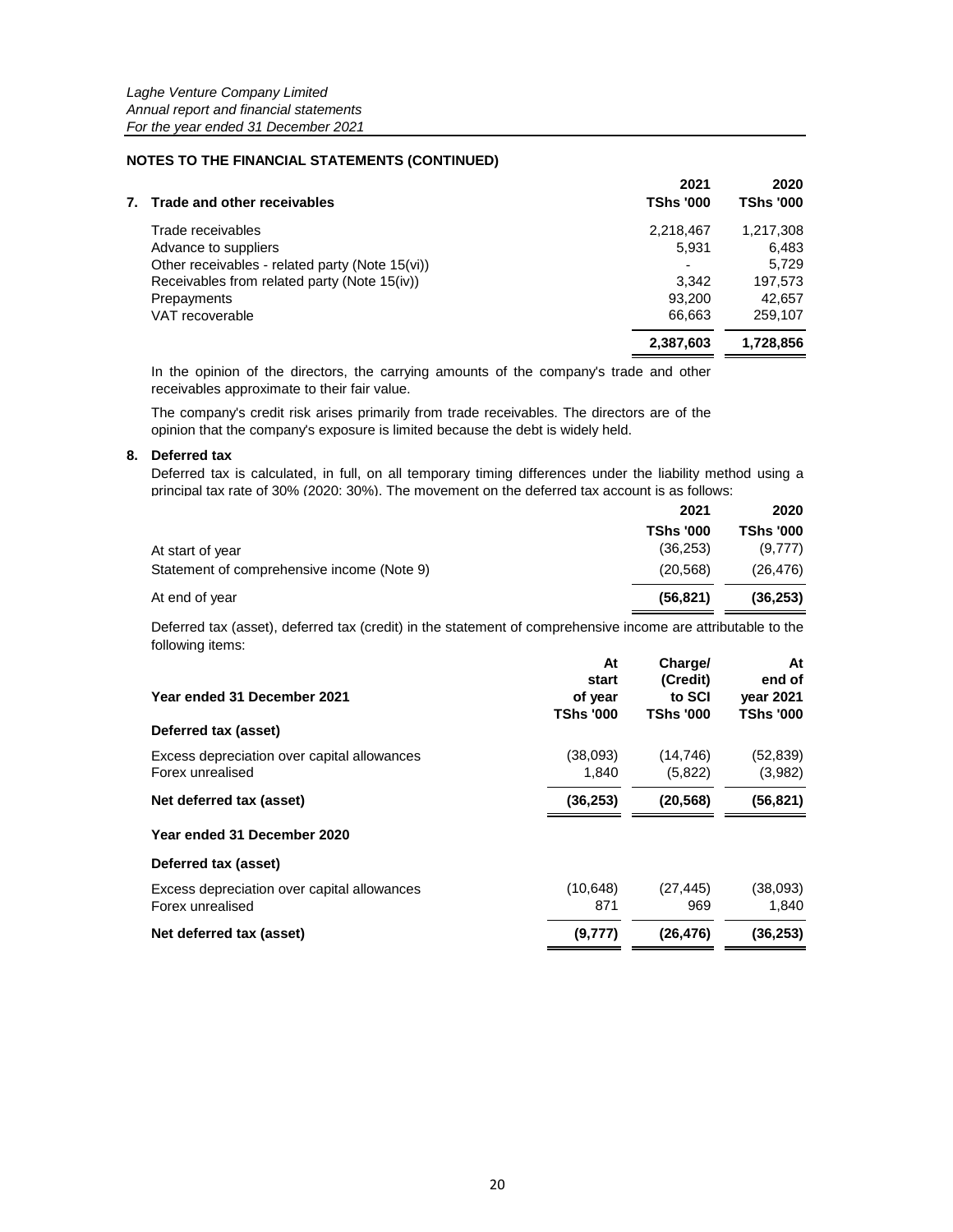|                                                                                                                                     | 2021             | 2020             |
|-------------------------------------------------------------------------------------------------------------------------------------|------------------|------------------|
|                                                                                                                                     | <b>TShs '000</b> | <b>TShs '000</b> |
| 9. Tax                                                                                                                              |                  |                  |
| <b>Current tax</b>                                                                                                                  | 373,449          | 272,368          |
| Deferred tax credit (note 8)                                                                                                        | (20, 568)        | (26, 476)        |
| Tax charge                                                                                                                          | 352,881          | 245,892          |
| The tax on the company's profit before tax differs from the theoretical amount<br>that would arise using the basic rate as follows: |                  |                  |
| Profit before tax                                                                                                                   | 1,176,269        | 876,259          |
| Tax calculated at a tax rate of 30% (2020: 30%)<br>Tax effect of:                                                                   | 352,881          | 262,878          |
| -Under/over provision of prior year's deferred tax                                                                                  |                  | (16, 985)        |
| Tax charge                                                                                                                          | 352,881          | 245.892          |
| <b>Tax movement</b>                                                                                                                 |                  |                  |
| Payable at start of year                                                                                                            | 183,414          | 48,715           |
| Charge for the year                                                                                                                 | 373,449          | 272,368          |
| Tax paid                                                                                                                            | (183, 414)       | (47,969)         |
| Provisional tax paid                                                                                                                | (350,000)        | (89,700)         |
| Payable at end of year                                                                                                              | 23,449           | 183,414          |

The normal procedure for agreeing final income tax liability in Tanzania involves the company filing its final income tax returns with the Tanzania Revenue Authority (TRA) followed by TRA performing their own review of the company's submissions and issuing their notice of income tax assessments to the company. The final income tax liability as determined by TRA after their review may differ from the liability determined by the company and procedures are in place for the company to object and appeal against such assessments. It is common that a time frame from the company's own submission of its final tax returns and for TRA performing their review and issuing of notice of final tax assessment may take several months or years.

#### **10. Share capital 2021 2020**

|                                                   | <b>TShs '000</b> | <b>TShs '000</b> |
|---------------------------------------------------|------------------|------------------|
| Authorized share capital:                         |                  |                  |
| (2019: 500,000 ordinary shares of TShs 1000 each) | 500.000          | 500,000          |
| Issued and fully paid:                            |                  |                  |
| (16,002 ordinary shares of TShs 1000 each)        | 16.002           | 16.002           |
| Advance towards share capital (note (vii))        | 94.834           | 94.834           |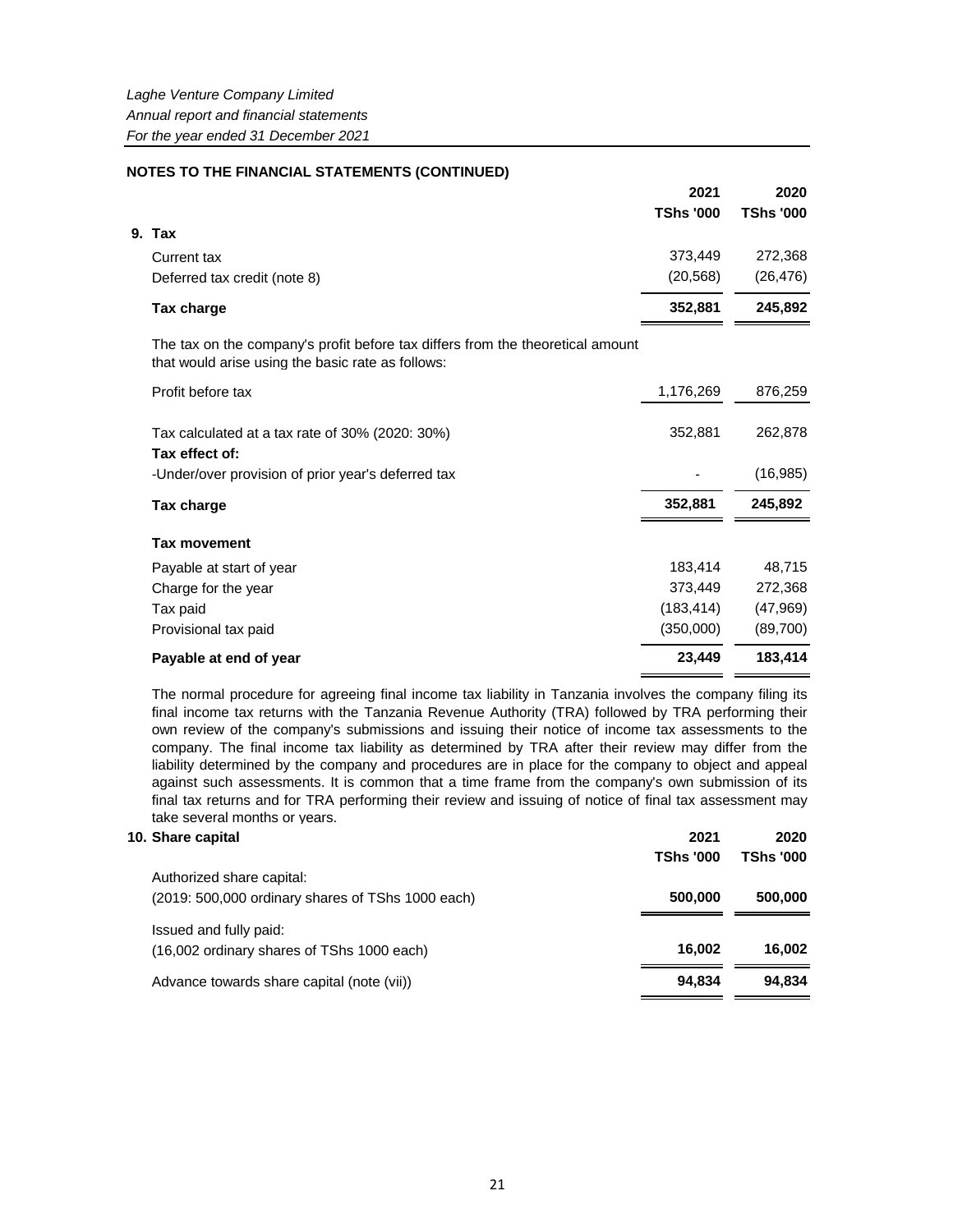## **11. Property, plant and equipment**

|                                         | Land<br><b>TShs '000</b> | <b>Buildings</b><br><b>TShs '000</b> | <b>Concrete</b><br>fence<br><b>TShs '000</b> | Road<br><b>Infrastructure</b><br><b>TShs '000</b> | <b>Containerized</b><br>magazines<br><b>TShs '000</b> | <b>Furniture &amp;</b><br>fittings<br><b>TShs '000</b> | Computer &<br>accessories<br><b>TShs '000</b> | <b>Capital work</b><br>in progress<br><b>TShs '000</b> | <b>Total</b><br><b>TShs '000</b> |
|-----------------------------------------|--------------------------|--------------------------------------|----------------------------------------------|---------------------------------------------------|-------------------------------------------------------|--------------------------------------------------------|-----------------------------------------------|--------------------------------------------------------|----------------------------------|
| Year ended 31 December 2021             |                          |                                      |                                              |                                                   |                                                       |                                                        |                                               |                                                        |                                  |
| Cost                                    |                          |                                      |                                              |                                                   |                                                       |                                                        |                                               |                                                        |                                  |
| At start of year<br><b>Additions</b>    | 44,860                   | 23,676                               | 63,721                                       | 65,774                                            | 255,104                                               | 2,194                                                  | 2,148                                         |                                                        | 457,477                          |
|                                         | 44,860                   | 23,676                               | 63,721                                       | 65,774                                            | 255,104                                               | 2,194                                                  | 2,148                                         |                                                        | 457,477                          |
| <b>Depreciation</b>                     |                          |                                      |                                              |                                                   |                                                       |                                                        |                                               |                                                        |                                  |
| At start of year<br>Charge for the year |                          | 3,619<br>1,184                       | 24,157<br>7,965                              | 16,620<br>8,222                                   | 85,011<br>63,776                                      | 1,642<br>549                                           | 537<br>715                                    |                                                        | 131,585<br>82,411                |
| At end of year                          |                          | 4,803                                | 32,122                                       | 24,842                                            | 148,787                                               | 2,190                                                  | 1,252                                         |                                                        | 213,996                          |
| Net book value                          | 44,860                   | 18,873                               | 31,598                                       | 40,932                                            | 106,317                                               | 4                                                      | 896                                           |                                                        | 243,481                          |
| Year ended 31 December 2020             |                          |                                      |                                              |                                                   |                                                       |                                                        |                                               |                                                        |                                  |
| Cost                                    |                          |                                      |                                              |                                                   |                                                       |                                                        |                                               |                                                        |                                  |
| At start of year                        | 44,860                   | 23,676                               | 63,721                                       | 41,870                                            | 102,284                                               | 2,194                                                  |                                               | 34.496                                                 | 313,099                          |
| <b>Additions</b>                        |                          |                                      |                                              | 23,904                                            | 152,820                                               |                                                        | 2,148                                         | (34, 496)                                              | 144,377                          |
|                                         | 44,860                   | 23,676                               | 63,721                                       | 65,774                                            | 255,104                                               | 2,194                                                  | 2,148                                         |                                                        | 457,477                          |
| <b>Depreciation</b>                     |                          |                                      |                                              |                                                   |                                                       |                                                        |                                               |                                                        |                                  |
| At start of year<br>Charge for the year |                          | 2,435<br>1,184                       | 16,192<br>7,965                              | 10,640<br>5,981                                   | 31,228<br>53,783                                      | 1,093<br>549                                           | 537                                           |                                                        | 61,587<br>69,998                 |
| At end of year                          |                          | 3,619                                | 24,157                                       | 16,620                                            | 85,011                                                | 1,642                                                  | 537                                           |                                                        | 131,585                          |
| Net book value                          | 44,860                   | 20,057                               | 39,564                                       | 49,154                                            | 170,093                                               | 553                                                    | 1,612                                         |                                                        | 325,891                          |

In the opinion of directors, there is no impairment in the value of property, plant and equipment.

Capital work in progress of prior year relates to construction of containerized magazines, during the prior year it was put into use and transferred to containerized magazines.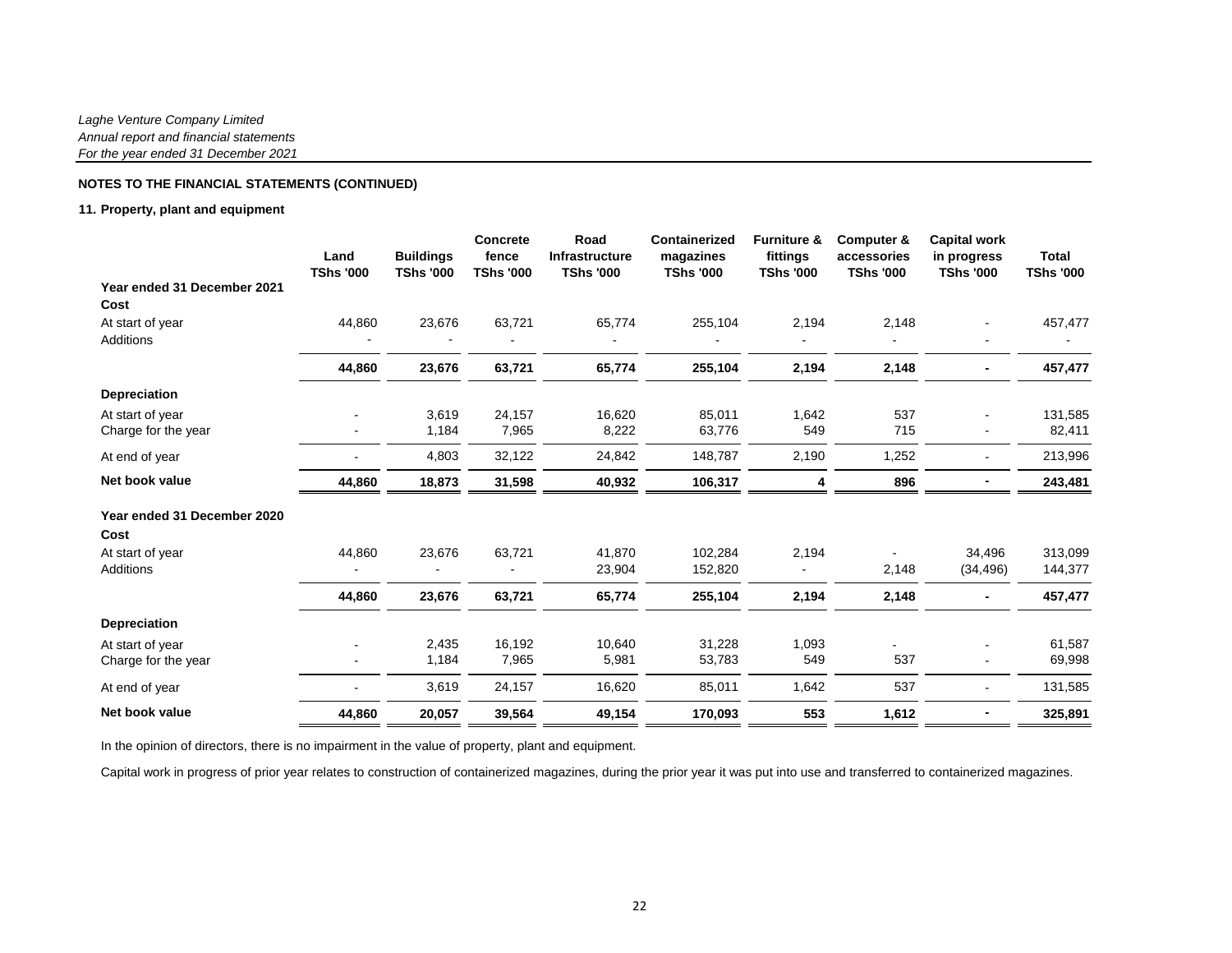|                               | 2021             | 2020             |
|-------------------------------|------------------|------------------|
| 12. Cash and cash equivalents | <b>TShs '000</b> | <b>TShs '000</b> |
| Cash in hand                  | 113              | 5.368            |
| Cash at bank                  | 1.268.225        | 125.802          |
|                               | 1.268.338        | 131.170          |

For the purpose of the statement of cash flows, the year end cash and cash equivalents comprise the above.

The company is not exposed to credit risk on cash and bank balances as these are held with sound financial institution.

The carrying amounts of the company's cash and cash equivalents are denominated in the following currencies:

| <b>Tanzanian Shillings</b><br><b>US Dollars</b>                      | 123,002<br>1,145,336 | 12,599<br>118,571 |
|----------------------------------------------------------------------|----------------------|-------------------|
|                                                                      | 1,268,338            | 131,170           |
| 13. Borrowings<br>The borrowings are made up as follows (note 15(i)) |                      |                   |
| Non-current<br><b>Related parties</b>                                | $\blacksquare$       | 953,475           |
| Current<br><b>Related parties</b>                                    | 78,593               | 73.775            |

The purpose of the loan is to meet working capital needs. Interest is charged at the rate of 7% per annum effective from 1st July 2020 to present and have no specific terms of repayment.

#### **14. Trade and other payables**

| Trade payables                       | 36.687    | 17.157    |
|--------------------------------------|-----------|-----------|
| Related party payables (Note 15(iv)) | 7,004,610 | 2,693,837 |
| Advance received from customers      | 32.519    |           |
| Other payables                       | 28.463    | 1.948     |
| Provision for statutory deductions   | 5.931     | 4.028     |
| Other provision                      |           | 9.480     |
| Withholding tax payables             | 33.813    | 2.046     |
|                                      | 7.142.023 | 2.728.495 |

In the opinion of the Directors, the carrying amounts of trade and other payables approximate to their fair value.

#### **15. Related party transaction and balances**

The following transactions were carried out with related parties

# **(i) Borrowings from related parties (note 13)** Solar Overseas Mauritius Ltd - 953,475 Ortin Investments Limited **78,593 1,027,250**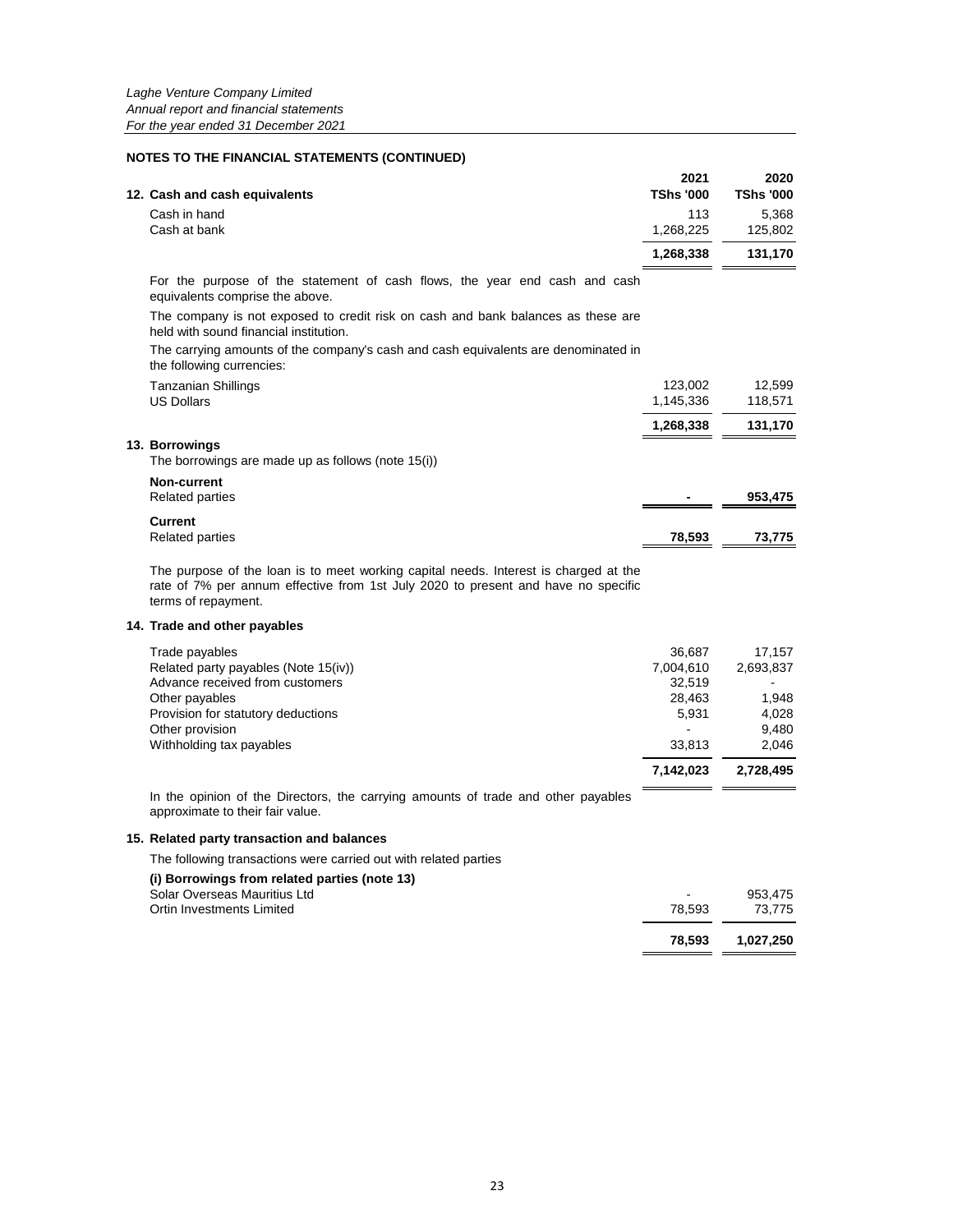# **15. Related party transaction and balances (continued)**

|                                                                                                        | 2021<br><b>TShs '000</b> | 2020<br><b>TShs '000</b> |
|--------------------------------------------------------------------------------------------------------|--------------------------|--------------------------|
| (ii) Sale of goods and services                                                                        |                          |                          |
| <b>LVC Company Limited</b><br>Solar Nitrochemicals Ltd                                                 | 86,941                   | 849,275                  |
| Solar Explochem Zambia Limited                                                                         | 326,214                  | 194,318                  |
|                                                                                                        | 413,155                  | 1,043,593                |
| (iii) Purchase of goods and services                                                                   |                          |                          |
| Solar Industries India Limited                                                                         | 1,610,918                | 896,832                  |
| Solar Explochem Zambia Limited                                                                         | 3,743,904                | 2,761,215                |
| Solar Nitrochemicals Limited                                                                           | 104,671                  |                          |
| Solar Overseas Mauritius Limited                                                                       | 4,237,718                |                          |
| <b>Economic Explosives Limited</b>                                                                     | 1,069,178                | 783,736                  |
|                                                                                                        | 10,766,387               | 4,441,783                |
| Outstanding balances with related parties arising from sale<br>(iv)<br>and purchase with related party |                          |                          |
| Receivables from related party (Note 7)                                                                |                          |                          |
| <b>LVC Company Limited</b>                                                                             | 3,342                    | 3,254                    |
| Solar Explochem Zambia Limited                                                                         |                          | 194,318                  |
|                                                                                                        | 3,342                    | 197,572                  |
| Payables to related parties (Note 14)                                                                  |                          |                          |
| Solar Industries India Limited                                                                         | 539,533                  | 668,772                  |
| Solar Explochem Zambia Limited                                                                         | 2,505,380                | 1,583,614                |
| Solar Overseas Mauritius Limited                                                                       | 3,241,763                |                          |
| Solar Nitrochemicals Limited<br><b>Economic Explosives Limited</b>                                     | 414,612<br>303,323       | 441,451                  |
|                                                                                                        | 7,004,610                | 2,693,837                |
| <b>Professional Services</b><br>(v)                                                                    |                          |                          |
| <b>Solar Mining Services</b>                                                                           | 366,225                  |                          |
| Solar Nitrochemicals Ltd                                                                               | 434,464                  |                          |
|                                                                                                        | 800,689                  |                          |
| (vi) Other receivables (note 7)                                                                        |                          |                          |
| Solar Nitrochemicals Limited                                                                           |                          | 5,729                    |
| (vii) Advance towards share capital (note 10)                                                          | 94,834                   | 94,834                   |
| (viii) Remuneration to director                                                                        |                          |                          |
| Anna Florence Godwin Kajiba                                                                            | 13,858                   | 18,473                   |
| <b>Sitting fees to director</b><br>(ix)                                                                |                          |                          |
| Anna Florence Godwin Kajiba                                                                            |                          | 500                      |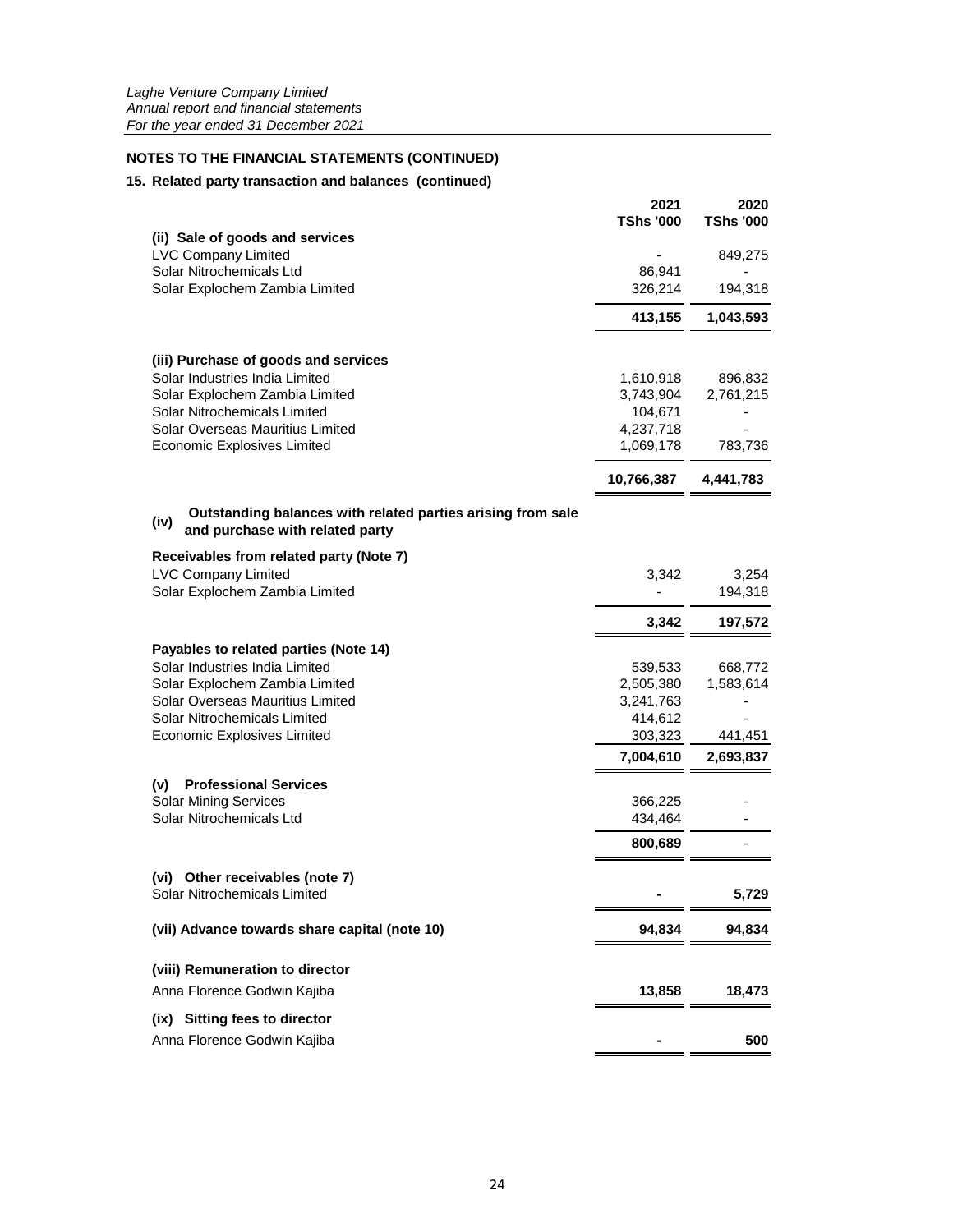| 2021                                                                                                                                                                                                                                                                                                                                                 | 2020                    |
|------------------------------------------------------------------------------------------------------------------------------------------------------------------------------------------------------------------------------------------------------------------------------------------------------------------------------------------------------|-------------------------|
| <b>TShs '000</b>                                                                                                                                                                                                                                                                                                                                     | <b>TShs '000</b>        |
| 1,176,269                                                                                                                                                                                                                                                                                                                                            | 876,259                 |
|                                                                                                                                                                                                                                                                                                                                                      |                         |
| 82.411                                                                                                                                                                                                                                                                                                                                               | 69,998                  |
|                                                                                                                                                                                                                                                                                                                                                      |                         |
|                                                                                                                                                                                                                                                                                                                                                      | (968,560)<br>(802, 201) |
| (2,394,222)                                                                                                                                                                                                                                                                                                                                          | (115,089)               |
| 2,619,239                                                                                                                                                                                                                                                                                                                                            | (939,593)               |
| 16. Cash generated from operations<br>Reconciliation of profit before tax to cash generated from operations:<br>Depreciation on property, plant and machinery (Note 11)<br>Changes in working capital:<br>- Trade and other payables (note 14)<br>- Trade and other receivables (note 7)<br>- Inventories (note 6)<br>Cash generated from operations | 4,413,529<br>(658, 747) |

## **17. Incorporation**

Laghe Venture Company Limited is incorporated in Tanzania under the Companies Act 2002 as a private limited liability company and is domiciled in Tanzania.

## **18. Presentation currency**

These financial statements are presented in thousands of Tanzanian Shillings (TShs '000).

## **19. Capital commitments**

The company had no capital commitments as at 31st December 2021.

## **20. Events after reporting period**

The Directors are not aware of any material event which occurred after the reporting date up to the date of this report which require adjustments to or disclosure in this financial statements.

The World Health Organization declared the spread of Coronavirus Disease (COVID-19) a worldwide pandemic. The COVID-19 pandemic is having significant effects on global markets, supply chains, businesses, and communities. Specific to the company, COVID- 19 may impact various parts of its future operations and financial results, including organisation's activities. Management believes the company is taking appropriate actions to mitigate the negative impact. However, the full impact of COVID-19 is unknown and cannot be reasonably estimated.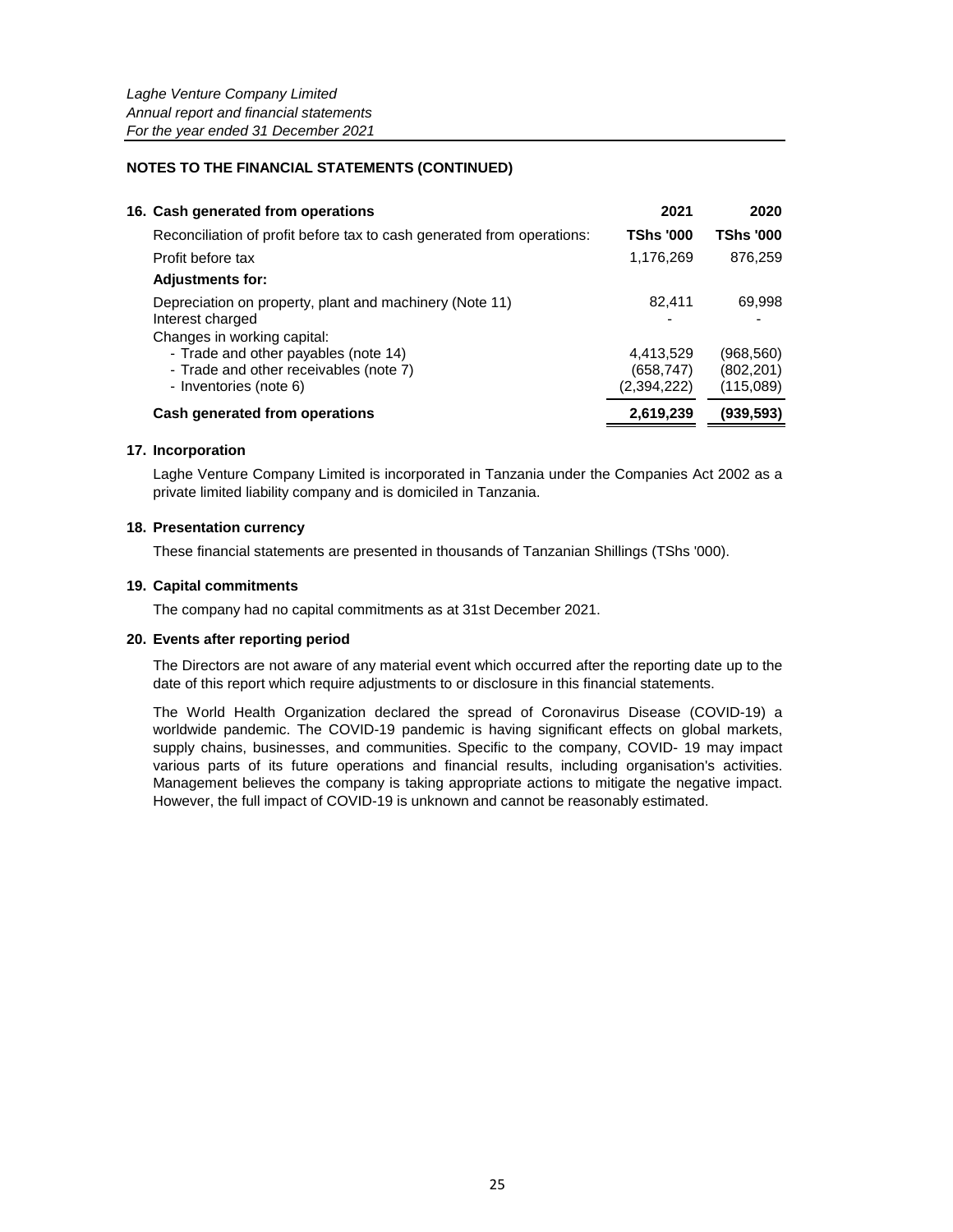# **SCHEDULE OF EXPENSES**

|                                                | 2021<br><b>TShs '000</b> | 2020<br><b>TShs '000</b> |
|------------------------------------------------|--------------------------|--------------------------|
| 1. Cost of sales                               |                          |                          |
| Opening stock of finished goods                | 2,588,834                | 826,205                  |
| Purchases                                      | 10,496,557               | 7,846,124                |
| Direct costs (1(a))                            | 19,228                   | 14,028                   |
| Less: Closing stock of finished goods (note 6) | (1,741,293)              | (2,588,834)              |
|                                                | 11,363,326               | 6,097,523                |
| 1(a). Direct cost                              |                          |                          |
| Loading & offloading charges                   | 19,228                   | 11,257                   |
| Clearing and custom processing fee             |                          | 2,771                    |
|                                                | 19,228                   | 14,028                   |
| 2. Administrative expenses                     |                          |                          |
| Employment costs (2(a))                        | 131,478                  | 76,870                   |
| Remuneration to directors                      | 13,858                   | 18,473                   |
| Directors' sitting fees                        |                          | 500                      |
| Printing & stationery expenses                 | 697                      | 972                      |
| EFD machine                                    |                          | 600                      |
| Insurance charges                              | 13,596                   | 3,079                    |
| Repairs vehicles                               | 127                      | 421                      |
| Repairs others                                 | 7,082                    | 3,448                    |
| Office staff food expenses                     | 1,795                    | 1,749                    |
| Site cleaning expenses                         |                          | 20,500                   |
| Legal expenses                                 | 975                      | 180                      |
| <b>Travelling expenses</b>                     | 59,011                   | 34,690                   |
| Conveyance expenses                            | 5,996                    | 5,069                    |
| Telephone expenses                             | 999                      | 726                      |
| Audit fees                                     | 15,676                   | 16,348                   |
| Consultancy and professional fees              | 887,564                  | 26,991                   |
| Protective clothing                            | 1,280                    | 3,924                    |
| Stamp duty expenses                            | 4,203                    | 3,497                    |
| Staff welfare expenses                         | 6,651                    | 2,062                    |
| Information technology expenses                | 225                      | 159                      |
|                                                | 1,151,215                | 220,259                  |
| 2(a). Employment costs                         |                          |                          |
| Salaries and wages                             | 116,610                  | 69,252                   |
| <b>NSSF</b> contribution                       | 11,721                   | 6,925                    |
| Skill and development levy                     | 2,234                    |                          |
| Workers compensation expenses                  | 914                      | 693                      |
|                                                | 131,478                  | 76,870                   |